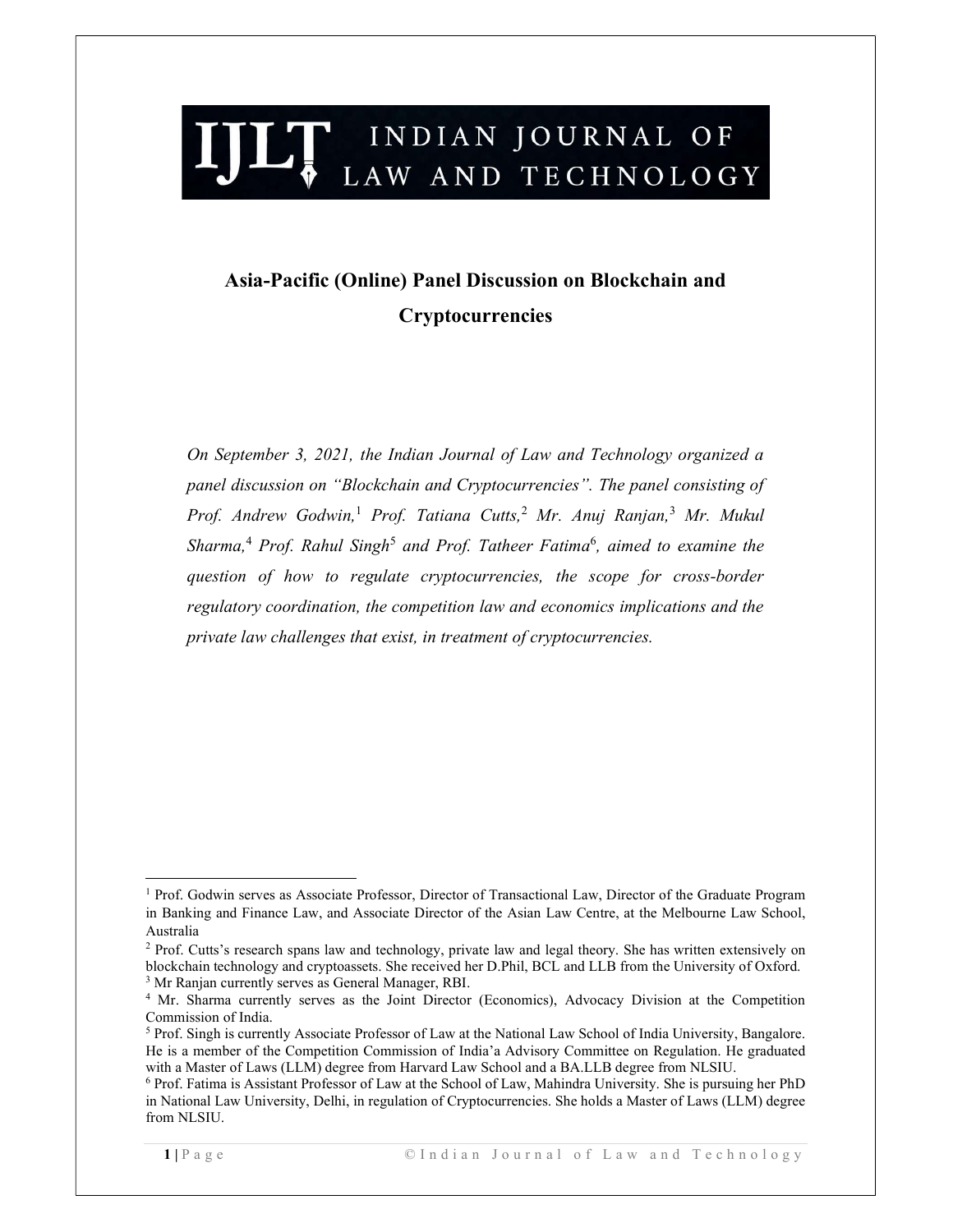## **Table of Contents**

| Ι.   |  |
|------|--|
| П.   |  |
| III. |  |
| IV.  |  |
|      |  |
| VI.  |  |
| VII. |  |
|      |  |
| IX.  |  |
|      |  |
| XI.  |  |
| XII. |  |
|      |  |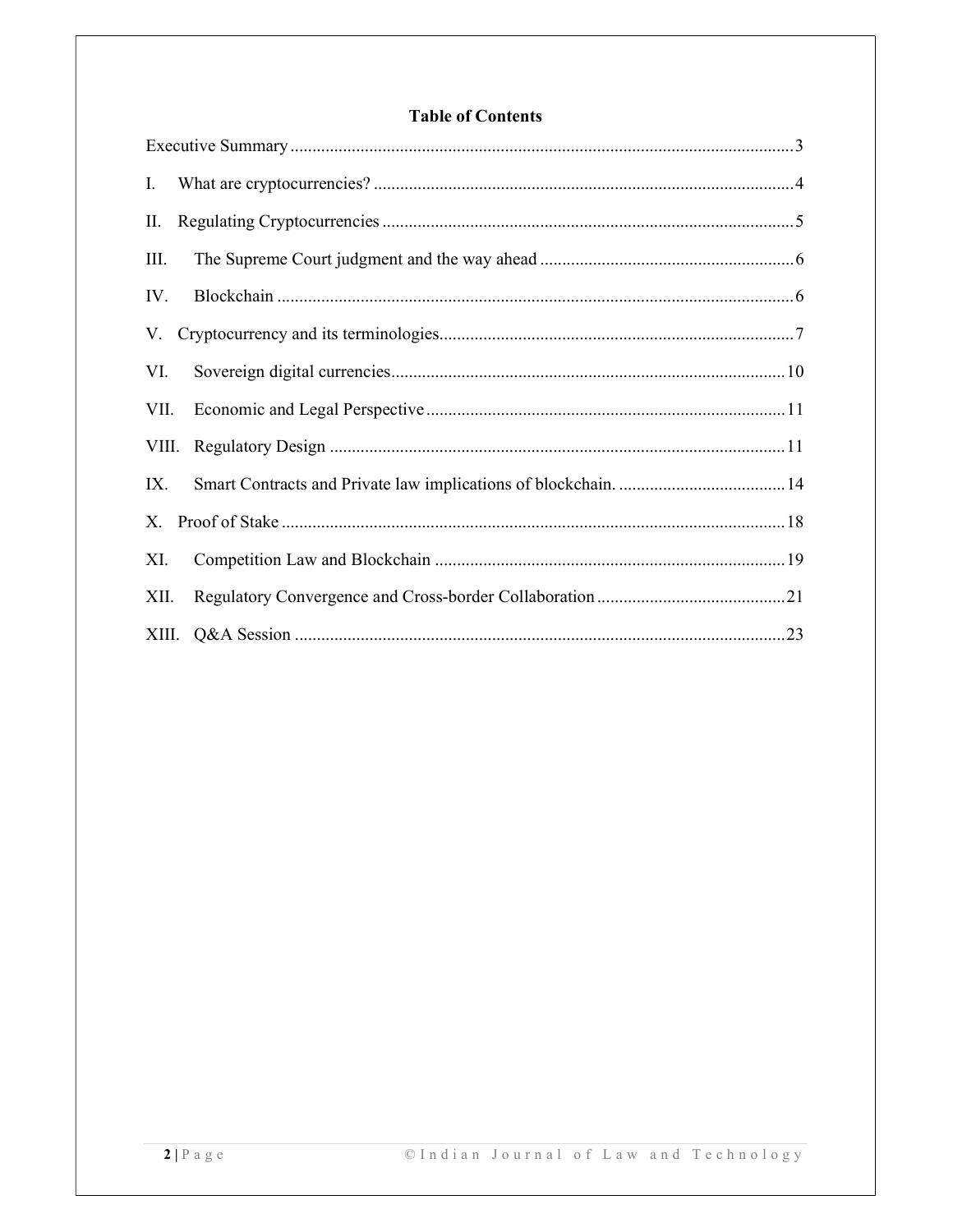#### Executive Summary

On cryptocurrencies: cryptocurrencies cannot be classified as a currency, asset or commodity, they have no intrinsic value, are volatile and driven by speculation. Their impact on the market has to be considered.

On regulation of cryptocurrencies: they cannot be regulated in their entirety. They have inherent features that undermine anti money-laundering guidelines.

On blockchain: blockchain is the underlying technology for cryptocurrencies, which may have other legitimate uses.

On terminologies: terms such as virtual currencies, digital currencies, distributed ledger technology ("DLT") and blockchain are almost used synonymously, and are yet different.

On sovereign digital currencies: involves converting the fiat currency issued by the state into a digital currency by using blockchain technology. They have the risk of extracting liquidity from private markets, yet have advantages such as better access and reduced dependency.

On the economic and legal perspective: entities are shifting away from a proof of work model to proof of stake, which can mitigate environmental concerns. The risk of collusion shall remain, a balance of trust and distrust will have to be maintained

On regulatory design: there are 4 approaches being utilized today – complete ban, warning, regulation by analogy and bespoke regulation. India and Australia use a combination of warnings and regulation by analogy. There is now a move towards a principles-based regulation, focusing on the user entities rather than the technology itself. Gibraltar has been innovative in regulating distributed ledger technology. We need to ensure that parties do not game the system. We need to achieve the right balance between human involvement, human supervision, and an appropriate amount of regulation or involvement by technology.

On smart contracts and private law implications: there is a difference between Permissioned Ledgers and Open Ledgers. An open network may appear more desirable. However, the risks of using open ledgers to form contracts are acute. Smart contracts have negative automation and cannot be interfered with, which may not be always desirable.

On proof of stake: we cannot escape questions of governance in an open ledger model. If we are to determine who is to be part of the network, we need internal governance structures.

On competition law and blockchain: blockchain has introduced new kinds of business models. It eases information exchange and validations. Exchange of business-sensitive information on real time basis using blockchain may facilitate collusion. There are factors like barriers to entry in a blockchain and network effects that have to be taken into account. The decentralised nature of blockchain would make it difficult to control, may require cross-border cooperation.

On regulatory convergence: there has been an increase in cross border regulatory cooperation arrangements entered into - with respect to Fintech and other areas of innovation. There has, however, been divergence in areas such as ICOs and peer-to-peer lending. While bespoke regulations may seem attractive, their practicality is doubtful from a law and economics perspective.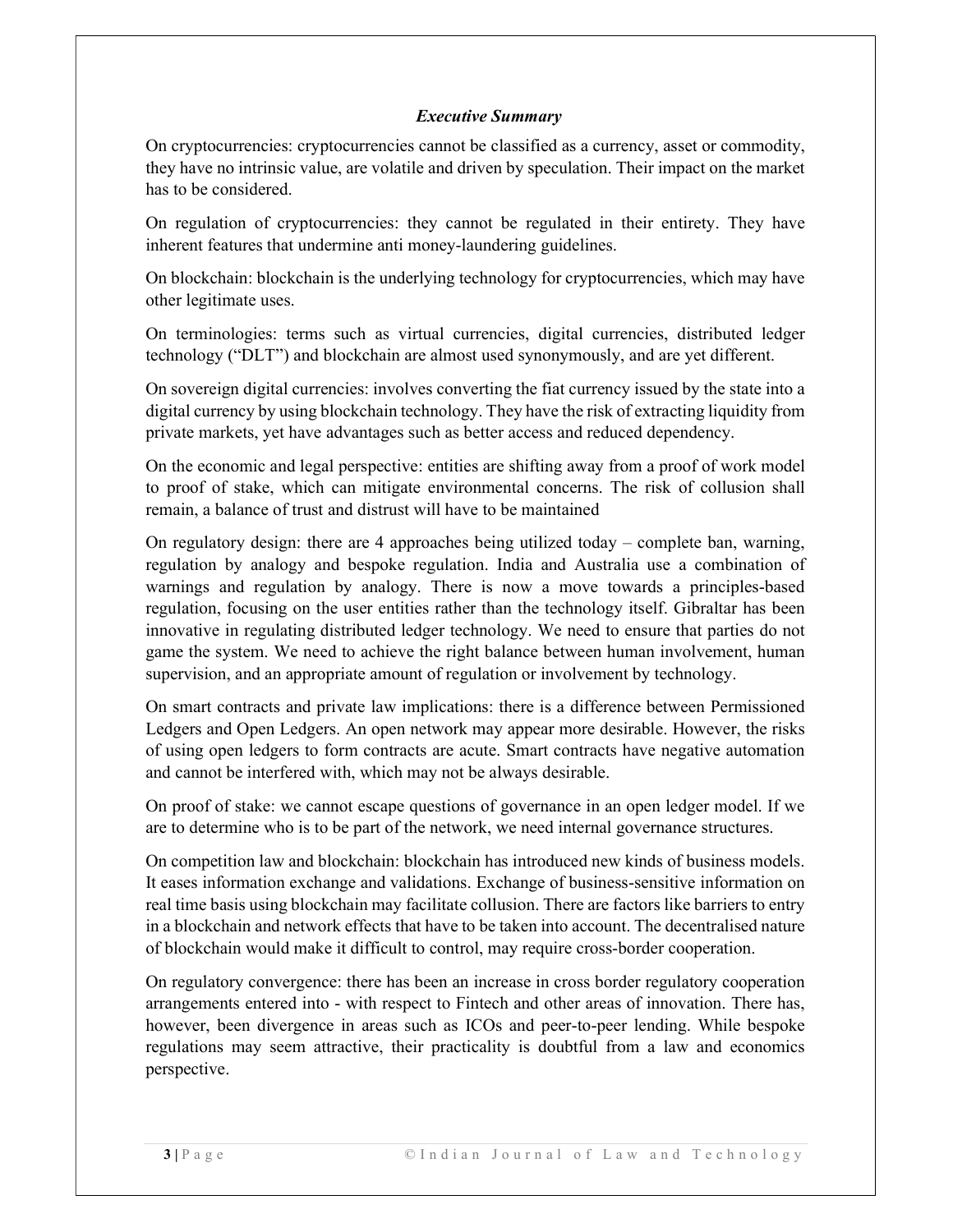#### I. What are cryptocurrencies?

The session begins with a brief introduction by Devansh Kaushik (Chief Editor of IJLT).

The moderator, Prof. Tatheer Fatima began the discussion with a brief recapitulation of the evolution of cryptocurrency and its regulation in India. She briefly touched upon how Bitcoin emerged post the 2008 global economic crisis which set up a chain of events that has culminated to the existence of more than 11,000 cryptocurrencies today. Prof. Fatima also highlighted the fact that cryptocurrency and its underlying technology, i.e., blockchain have managed to make the functions of the central banks appear as a thing of the past. However, there does exist reasonable apprehension about whether cryptocurrencies are the next step in the evolution of money as a social technology or as a disruptive force that threatens the financial order and economic sovereignty. In this regard, Prof. Fatima talked about the unclear stand of the Government of India on cryptocurrencies and blockchain despite the rise in cryptocurrency investments and use of blockchain technology by government marketplaces for the purpose of Server Message Block ("SMB") verification.

Mr. Anuj Ranjan began the discussion by outlining the stance of the Reserve Bank of India ("RBI") on the nature of cryptocurrencies. He stated that  $firstly$ , cryptocurrencies cannot be classified as a currency because every modern currency has to be issued by the central bank or the government. Cryptocurrencies on the other hand are mined and not issued by either of these two entities. Secondly, they cannot be classified as a financial asset as they do not have any underlying cash flow. Thirdly, they cannot be treated as a commodity as they are not tangible in nature like other commodities such as gold. Hence, cryptocurrencies cannot be classified as a currency, asset or commodity. He further stated that the only reason that cryptocurrencies have any value today is because of the 'hype' that has been created around it. What started as a mode of exchange has now been transformed into a store of value today. However, considering that they have no intrinsic value, their impact on the market has to be considered.

Cryptocurrencies are extremely volatile in nature, but since market is driven by speculation, it draws many gullible investors who believe that they can get exponential returns on their investment. However, it can lead them to face unanticipated losses during a downturn in the economy. To prevent this, the RBI has been issuing advisories since 2013 along with its counterparts in the United Kingdom and the European Union.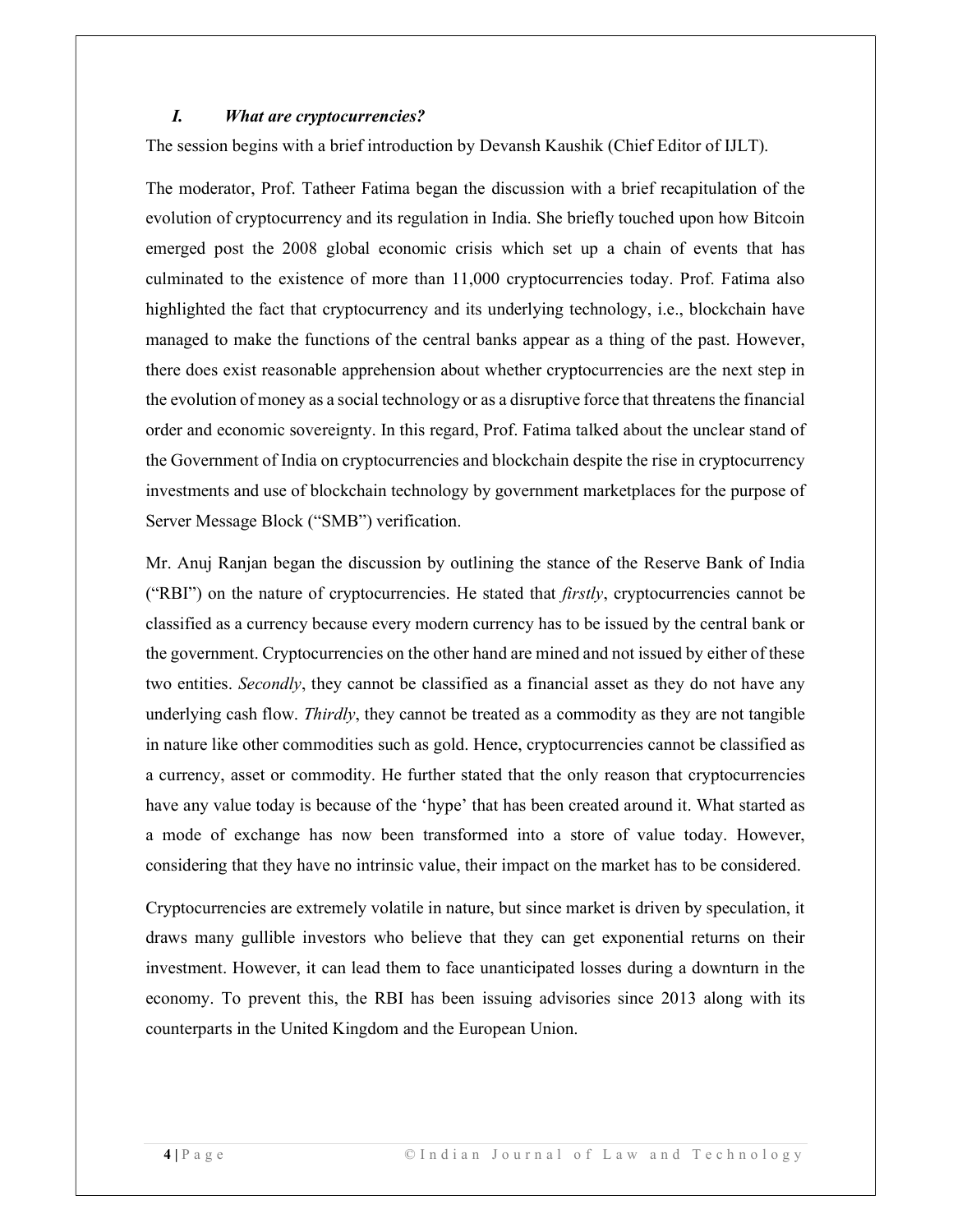#### II. Regulating Cryptocurrencies

Mr. Ranjan stated that while some activities of cryptocurrency can be regulated, it cannot be done in its entirety. This happens due to the fact that certain segments of the transaction of cryptocurrencies remain outside the regulatory and supervisory perimeter of any intermediary owing to the design of the peer-to-peer ("P2P") transactions. The unregulated and unsupervised nature of the cryptocurrencies can lead to various problems. For example, the Financial Action Task Force ("FATF") had recently introduced a travel rule for cryptocurrencies under which any crypto asset transfer would require the service provider to store information about the originator as well as the beneficiary.<sup>7</sup> The stored information would have to be transferred to the next financial intermediary during the course of the transactions. However, on a survey conducted by the Financial Stability Institute, it was found that almost no jurisdiction can implement such a rule as the technology required for it simply does not exist. Hence, any regulation would have to be coupled with effective supervision and implementation as well.

Cryptocurrencies have inherent characteristics that can undermine anti money laundering guidelines and hence its enforcement is crucial to maintain the integrity of the financial system of any country. Decentralisation is one of its key characteristics which makes any attempt at regulating it a catch-up game for the Central Banks. To substantiate on this issue, Mr. Ranjan cited an excerpt from a recent blog by the International Monetary Fund ("IMF"):

"Without robust anti-money laundering and combating the financing of terrorism measures, crypto assets can be used to launder ill-gotten money, fund terrorism, and evade taxes. This could pose risks to a country's financial system, fiscal balance, and relationships with foreign countries and correspondent banks. The Financial Action Task Force has set a standard for how virtual assets and related service providers should be regulated to limit financial integrity risks. But enforcement of that standard is not yet consistent across countries, which can be problematic given the potential for crossborder activities."<sup>8</sup>

<sup>7</sup> Erik Lie, FATF Travel Rule (Crypto 2020) <

https://assets.ctfassets.net/hfgyig42jimx/7ezqnx47HERbjVAofseOnf/792ed1f4c49384a65541aa4456cf037d/Cry pto.com\_Macro\_Report\_-\_FATF\_Travel\_Rule.pdf> accessed 15 September 2021.

<sup>8</sup> Tobias Adrian and Rhoda Weeks-Brown, 'Cryptoassets As National Currency? A Step Too Far' (IMFBlog, 2021) <https://blogs.imf.org/2021/07/26/cryptoassets-as-national-currency-a-step-too-far/> accessed 15 September 2021.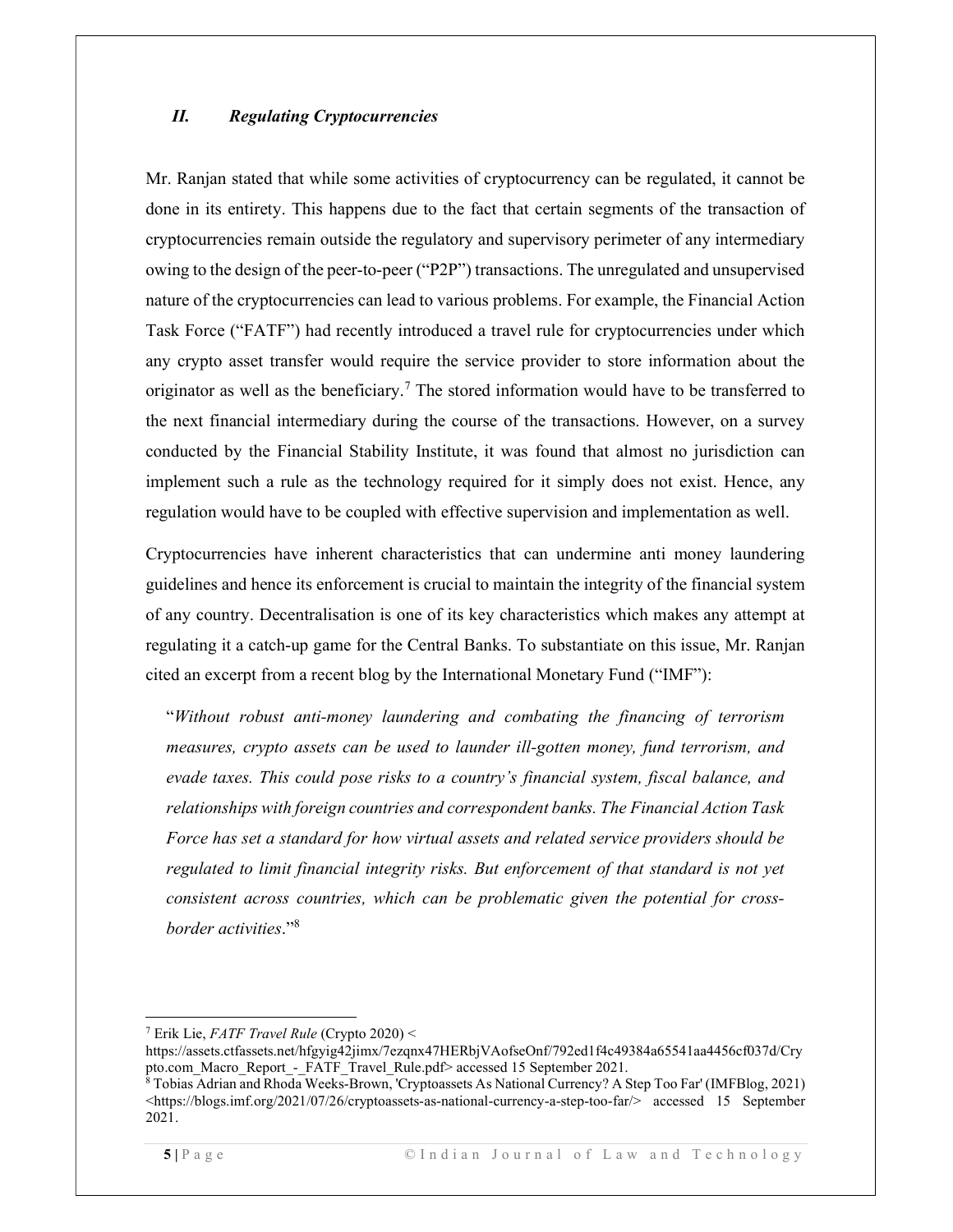Furthermore, Mr. Ranjan pointed to the recent consultative paper by Basel Committee on Banking Supervision wherein it was recommended that the risk weight for Bitcoin should be 1250%.<sup>9</sup> If we apply 1250% risk weight to Bitcoin, it will have an effect similar to the deduction of assets from the capital. For example, if we take \$100 worth of Bitcoin, it will give rise to risk weighted assets of \$12.50 which when multiplied by the minimum capital requirement, i.e.,  $8\%,^{10}$  would mean that one would have to set aside \$100 to hold \$100.

#### III. The Supreme Court judgment and the way ahead

Considering all the reasons pointed above, the RBI had issued guidelines in 2018 banning all regulated banks from dealing with cryptocurrencies. Mr. Ranjan states that while it was struck down by the Supreme Court,  $\frac{11}{11}$  it was only done on the account of proportionality and not on the principle of cryptocurrencies. So, the present status of cryptocurrency in India is that while they are legal, they are largely unregulated.

Keeping the *status quo* in mind, in May 2021, the RBI cautioned people that they should be aware of the Anti-Money Laundering ("AML") guidelines, Know Your Customer ("KYC") guidelines and Prevention of Money Laundering Act while dealing in cryptocurrencies.<sup>12</sup> So till the time the government prepares a bill on cryptocurrencies, it is being regulated analogously by the existing regulatory guidelines.

#### IV. Blockchain

Mr. Ranjan states that there exists a general misconception that cryptocurrency and blockchain are intertwined. However, blockchain is merely the underlying technology for Bitcoin. Citing Paul Krugman, he stated that while Bitcoin has been around for 12 years, there has been no legitimate use found for it.<sup>13</sup> On the other hand, the central bank has found use for the

<sup>9</sup> Basel Committee on Banking Supervision, 'Prudential treatment of cryptoasset exposures' (Bank for International Settlements 2021) < https://www.bis.org/press/p210610.htm> accessed 15 September 2021.

<sup>10</sup> Basel Committee on Banking Supervision, 'Minimum Capital Requirements For Market Risk' (Bank for International Settlements 2019) s.40.61.

<sup>&</sup>lt;sup>11</sup> Internet and Mobile association of India vs Reserve Bank of India (2020 SCC Online SC 275)

<sup>&</sup>lt;sup>12</sup> Reserve Bank of India, 'Customer Due Diligence For Transactions In Virtual Currencies (VC)' (2021).

<sup>&</sup>lt;sup>13</sup> Carla Mozee, 'Paul Krugman Throws In The Towel On Calling The Demise Of Bitcoin: 'Think Of It As A Cult That Can Survive Indefinitely' (Business Insider, 2021)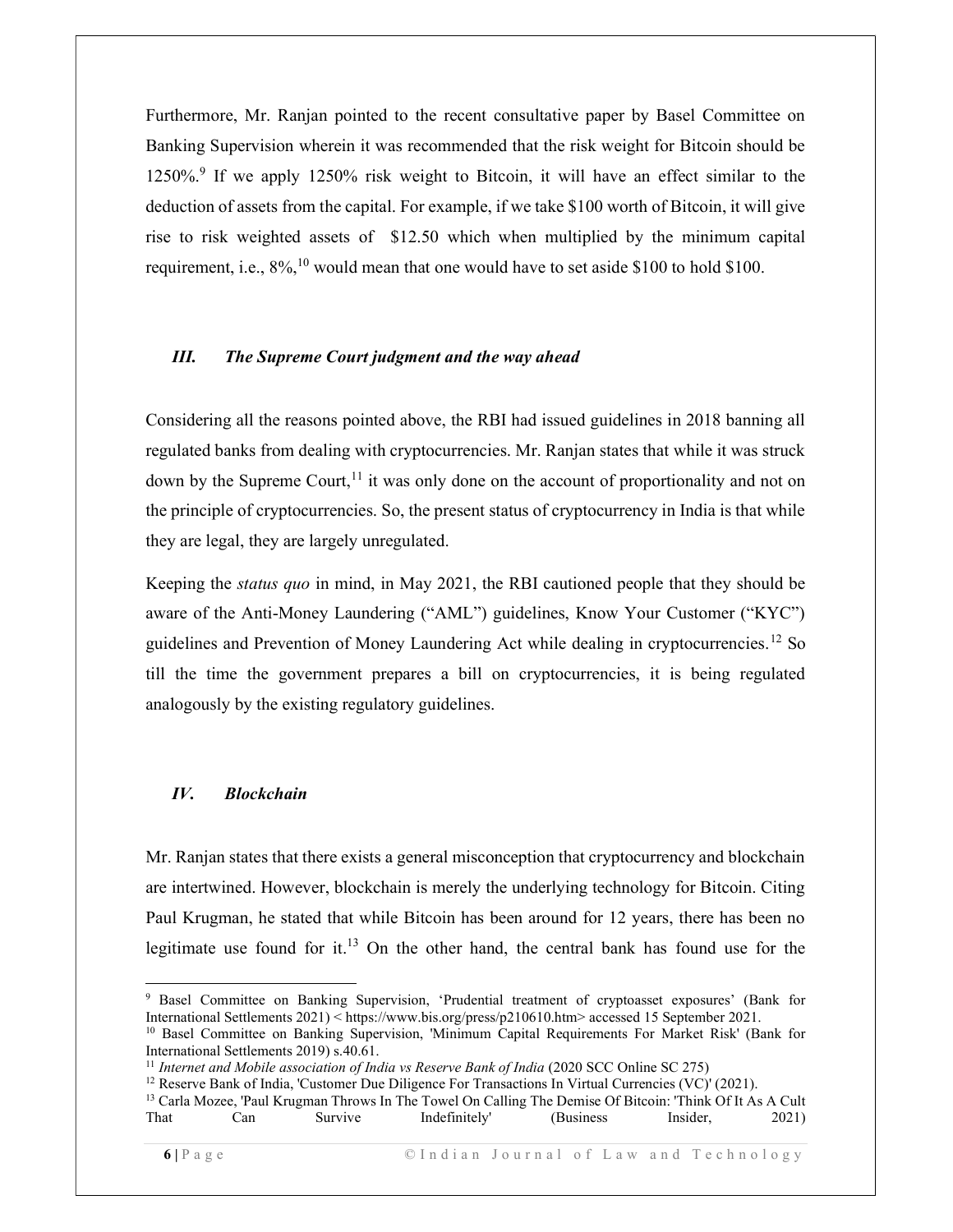blockchain technology. For example, in RBI's 'Enabling Framework for Regulatory Sandbox' has marked blockchain as an innovative technology and its use is being encouraged to make cross border transactions more monitorable, cheaper and efficient.<sup>14</sup>

Hence, while concluding he states that there are obvious advantages of the technology that cannot be overlooked. However, all the stakeholders need to step and look for the means to incorporate the new technology while maintaining financial stability.

#### V. Cryptocurrency and its terminologies

Agreeing with the concerns about cryptocurrency put forth by Mr. Ranjan, Prof. Andrew Godwin continued the discussion by elaborating on the challenges faced while regulating cryptocurrency. He states that the first and possibly the biggest challenge regarding cryptocurrencies is the terminology used to describe it. For example, terms such as virtual currencies, digital currencies, distributed ledger technology ("DLT") and blockchain are almost used synonymously. However, there lies some differences between these terms that need to be recognized. Starting with virtual currencies, Prof. Godwin cited the definition put forth by the FATF in 2014:

"Virtual currency is a digital representation of value that can be digitally traded and functions as (1) a medium of exchange; and/or (2) a unit of account; and/or (3) a store of value, but does not have legal tender status (i.e., when tendered to a creditor, is a valid and legal offer of payment) in any jurisdiction. It is not issued nor guaranteed by any jurisdiction, and fulfils the above functions only by agreement within the community of users of the virtual currency. Virtual currency is distinguished from fiat currency (a.k.a. "real currency," "real money," or "national currency"), which is the coin and paper money of a country that is designated as its legal tender; circulates; and is customarily used and accepted as a medium of exchange in the issuing country. It is distinct from emoney, which is a digital representation of fiat currency used to electronically transfer

<sup>&</sup>lt;https://www.businessinsider.in/cryptocurrency/news/paul-krugman-throws-in-the-towel-on-calling-thedemise-of-bitcoin-think-of-it-as-a-cult-that-can-survive-indefinitely/articleshow/82784951.cms> accessed 15 September 2021.

<sup>&</sup>lt;sup>14</sup> Reserve Bank of India, 'Enabling Framework For Regulatory Sandbox' (2020).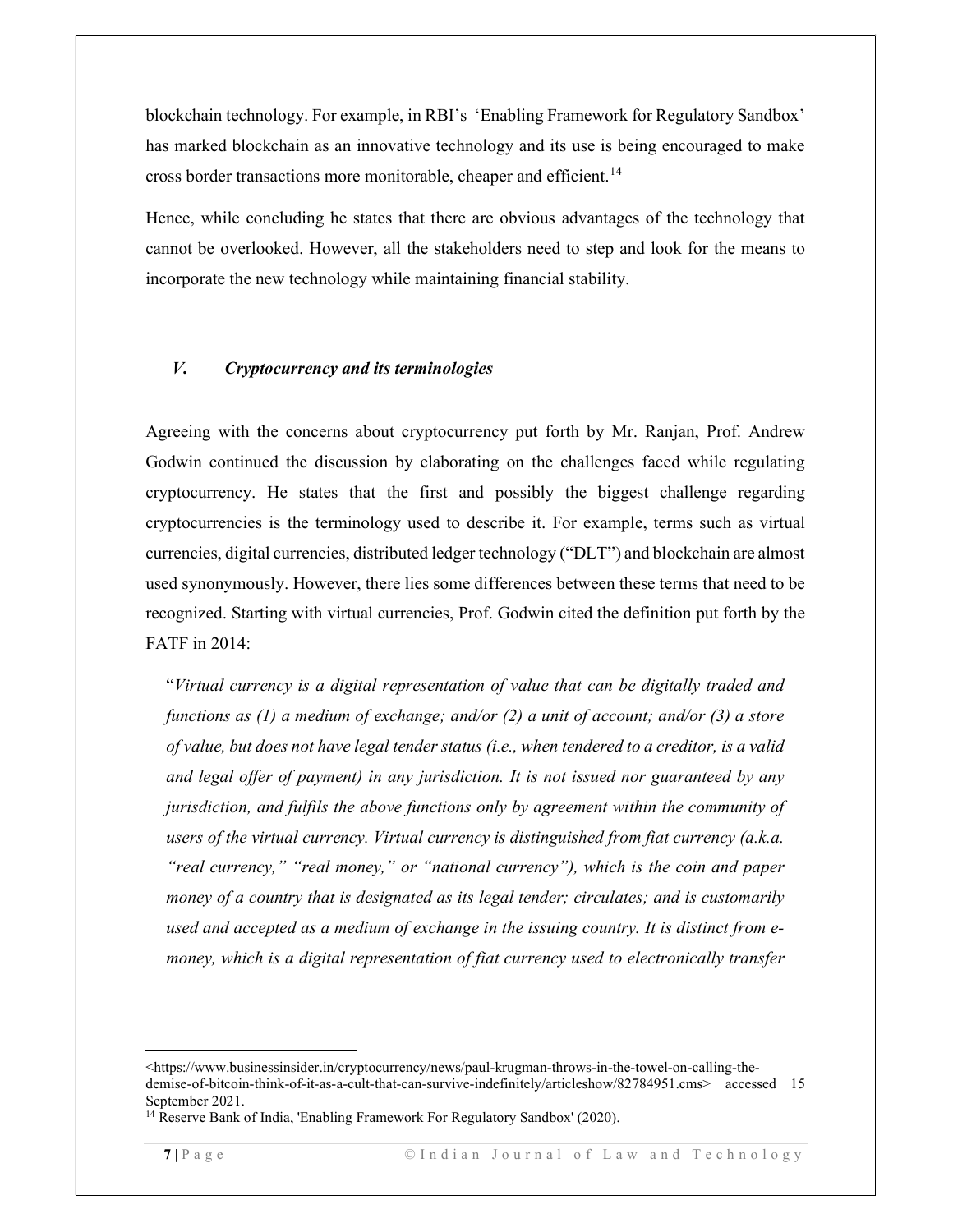value denominated in fiat currency. E-money is a digital transfer mechanism for fiat  $curvearrow$ i.e., it electronically transfers value that has legal tender status."<sup>15</sup>

So, at a basic level, a virtual currency is a digital representation of value, except when issued by a sovereign state. They do not have a legal tender status, i.e., they are not what is normally referred to as fiat currencies.<sup>16</sup> Coming to the term 'cryptocurrency', Prof. Godwin says that the term itself is a misnomer as it suggests that it is the same as fiat currency or electronic money. He refers to the FATF report again for the definition of cryptocurrency which states that:

"Cryptocurrency refers to a math-based, decentralised convertible virtual currency that is protected by cryptography.—i.e., it incorporates principles of cryptography to implement a distributed, decentralised, secure information economy. Cryptocurrency relies on public and private keys to transfer value from one person (individual or entity) to another and must be cryptographically signed each time it is transferred. The safety, integrity and balance of cryptocurrency ledgers is ensured by a network of mutually distrustful parties (in Bitcoin, referred to as miners) who protect the network in exchange for the opportunity to obtain a randomly distributed fee (in Bitcoin, a small number of newly created bitcoins, called the "block reward" and in some cases, also transaction fees paid by users as an incentive for miners to include their transactions in the next  $block)$ ."<sup>17</sup>

He states that this definition of 'cryptocurrency' is a useful starting point to understand how cryptocurrency might differ from the concept of a virtual currency. Cryptocurrency arises from the concepts of virtual currency and cryptography. Cryptography is the use of technology to achieve secure communications through a process of encryption and decryption. Hence this definition tells us that these currencies are based on an algorithm, a set of rules or protocols that enables computers to process data. It is also often said that since cryptocurrencies are decentralized, it warrants the use of distributed ledger technology as reflected in the blockchain technology. But a key point to note here is that there is no central administering authority that undertakes the monitoring or oversight of cryptocurrencies, and it creates challenges because it is difficult to identify who should be regulated, and who would be liable if something goes wrong. The answer that is often given against this question is that safety is ensured by a network

<sup>&</sup>lt;sup>15</sup> FATF, 'Virtual Currencies Key Definitions And Potential AML/CFT Risks' (2014) 4.

<sup>&</sup>lt;sup>16</sup> Currencies that are guaranteed by sovereign nations or central banks.

 $17$  *FATF* (n15) 5.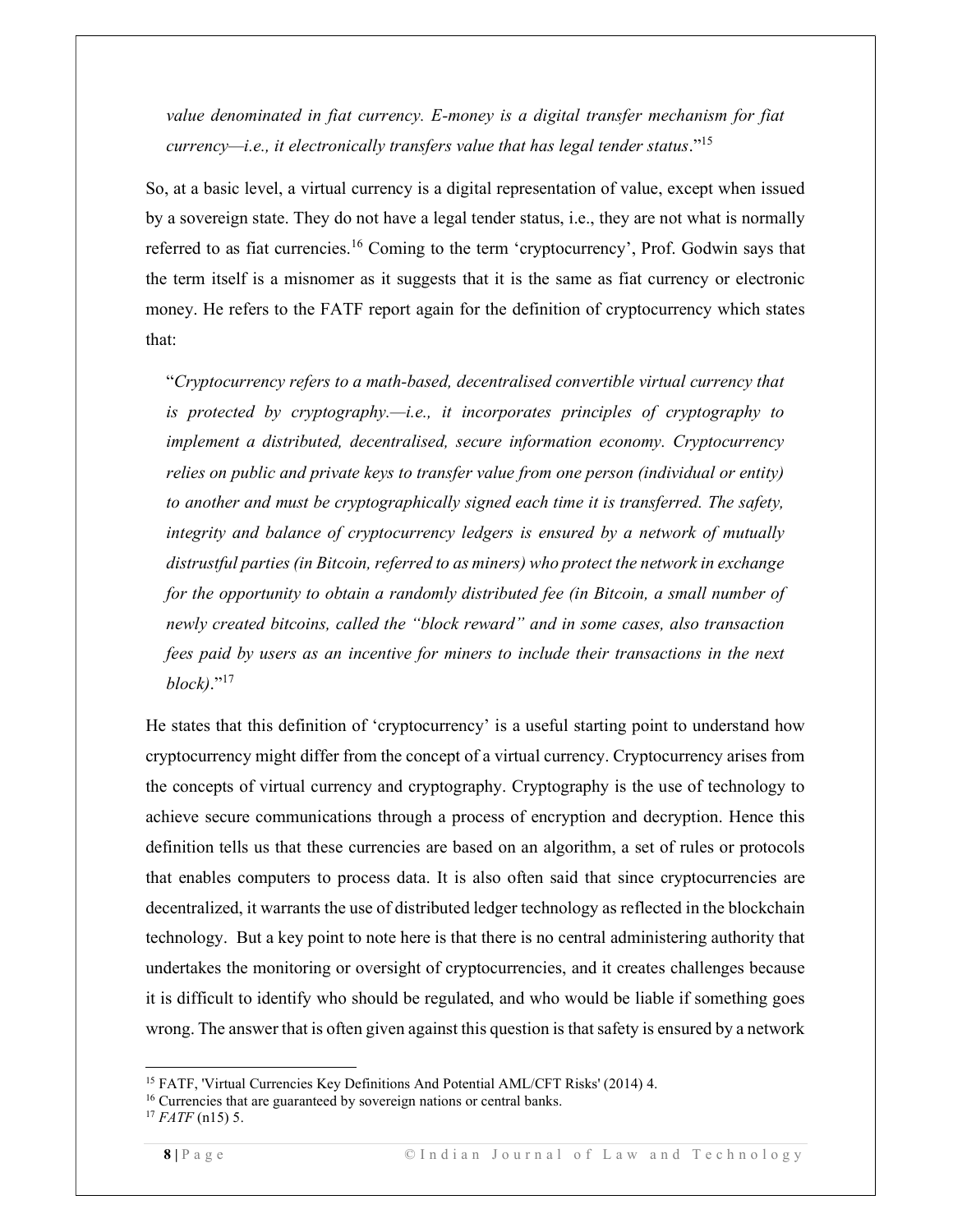of mutually distrustful parties. In other words, the parties transact with each other without the need to rely on trust. And to a large extent, what DLT and blockchain technology does, or attempts to do, is to replace human trust with computational or algorithm-based trust.

Lastly, Prof. Godwin states that it is important to discuss cryptocurrencies alongside initial coin offerings ("ICOs") because ICOs can be used both as a means of creating cryptocurrencies and also as a means of raising finance. He cites the definition of ICOs from the regulatory documents of Gibraltar to showcase how the different terminology employed in relation to ICOs divides it into two categories:

"An ICO is a means of raising finance by, typically, early stage startups. Most often, ICOs involve the sale of tokens or (virtual) coins created using Distributed Ledger Technology (DLT). In an ICO, tokens are sold to early supporters of a project in exchange for cash or cryptocurrency, such as bitcoin or ether. Tokens vary widely in design and purpose. In some cases, tokens represent securities, such as shares in a company, and their promotion and sale are regulated as such. More often, tokens serve some cryptocurrency or functional use that is unregulated, such as prepayment for access to a product or service that is to be developed using funds raised in the ICO."<sup>18</sup>

The *first* category is ICO issued tokens. These confer the right to access products or services on a preferential basis, once the products or services become available, and in that way the tokens represent prepayment or advance payments for goods or services. Now, some tokens in this category does function as virtual currencies. In other words, they act as a medium of exchange, and they can be electronically traded, and used to pay for relevant goods and services. The *second* category is referred to as the issue of coins, which generally represents some form of entitlement or rights to assets. For example, it might involve an entitlement to share in the profits of the business and it is in this category that the tokens or coins start to look a lot like the units in a managed investment scheme or shares in companies; And that has implications for regulation. The final challenge that is encountered while dealing with ICOs is that they are largely unregulated.

<sup>18</sup> Gibraltar Finance, 'Token Regulation' (2018).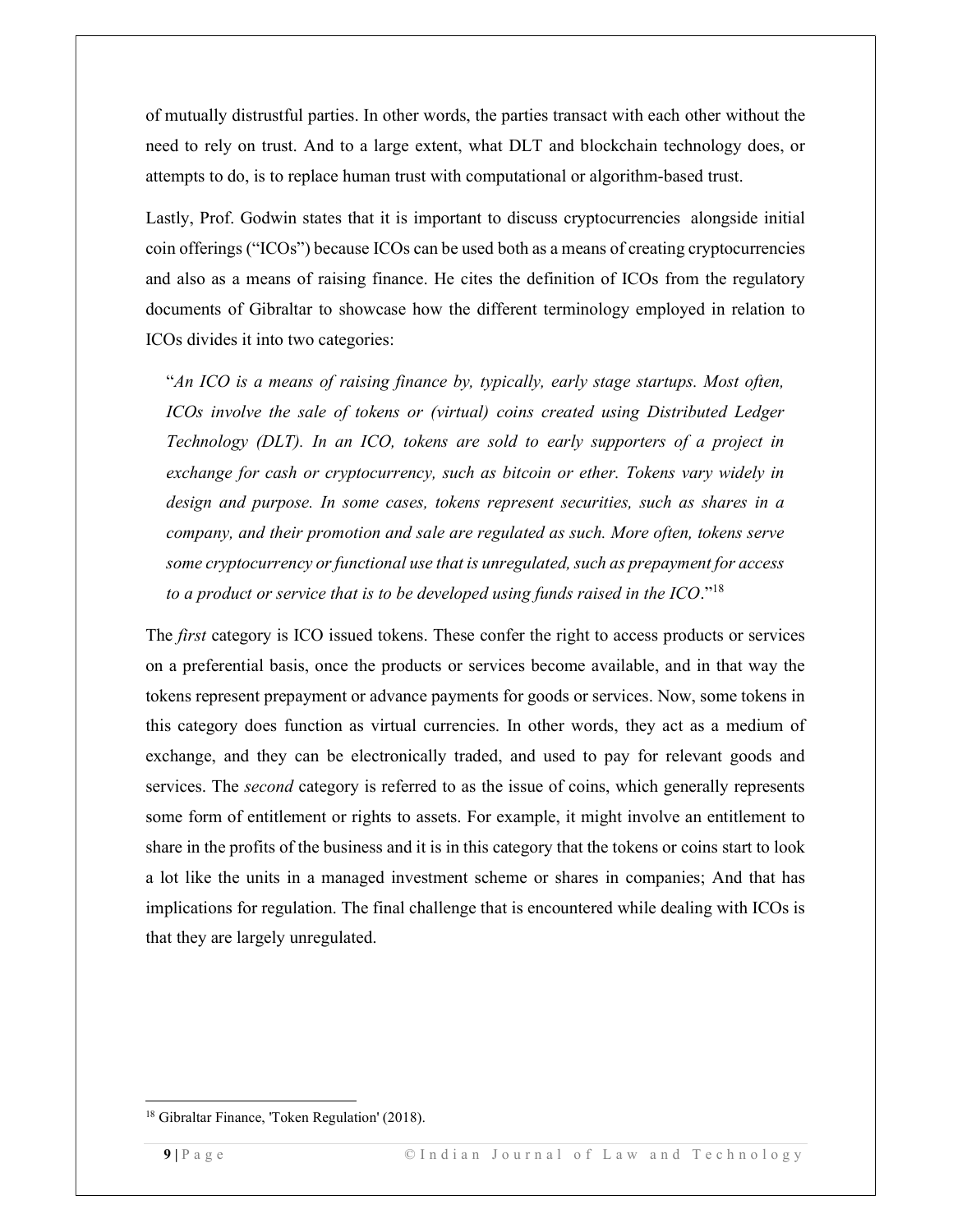#### VI. Sovereign digital currencies

Prof. Godwin provides a perspective on sovereign digital currencies in the context of its development in Australia. He states that Australia presently has a senate committee that is looking into the issue of how Australia can maintain and enhance its position as a financial centre. One of the key issues that has come in front of the committee is the question of sovereign digital currencies or central bank digital currencies ("CBDCs"). The concept of sovereign digital currency involves converting the fiat currency issued by the state into a digital currency by using blockchain technology. While the concept sounds good in theory, the regulation aspect of it is still doubtful. The Reserve Bank of Australia has stated that no policy has currently emerged for issuing a central bank digital currency in Australia and it is still studying the developments or implications of banks and other regulated entities trading in these currencies.<sup>19</sup>

He further states that there exist significant policy concerns around the operation of six central bank digital currencies. One of the major concerns is the central bank digital currency would extract a lot of liquidity out from private markets. This threatens market-based capitalism as if there was ever an event of economic trouble or economic downturn, then people could simply withdraw their money from banks and convert them into sovereign digital currency. Hence, the RBA has currently adopted the 'wait and see approach' and is monitoring the trends around the world in an attempt to find ways to regulate the sovereign digital currencies.

Continuing the discussion with the Indian perspective, Mr. Ranjan states that the RBI is considering a pilot launch of CBDCs in six months. The reason for going ahead with this experiment were the benefits that the CBDCs provide such as reduced dependency, better access and lesser risk as it will be regulated by the central bank. There is another added benefit wherein the currencies can be programmed to only be utilized for targeted welfare schemes which prevents swindling of the money to another sector. However, the roll out of any such currency would be in a phased manner to avoid any disruption to the existing ecosystem. The roll out would also involve amending the current legal framework as the current system only provides for the provisions of issuing currency notes. $20$ 

<sup>19</sup> James Eyers, 'RBA Discussing Digital Money With Global Central Banks' (Australian Financial Review, 2021) <https://www.afr.com/companies/financial-services/rba-discussing-digital-money-with-global-central-banks-20210714-p589hp> accessed 14 September 2021.

<sup>20</sup> Reserve Bank of India Act,1934 s. 22.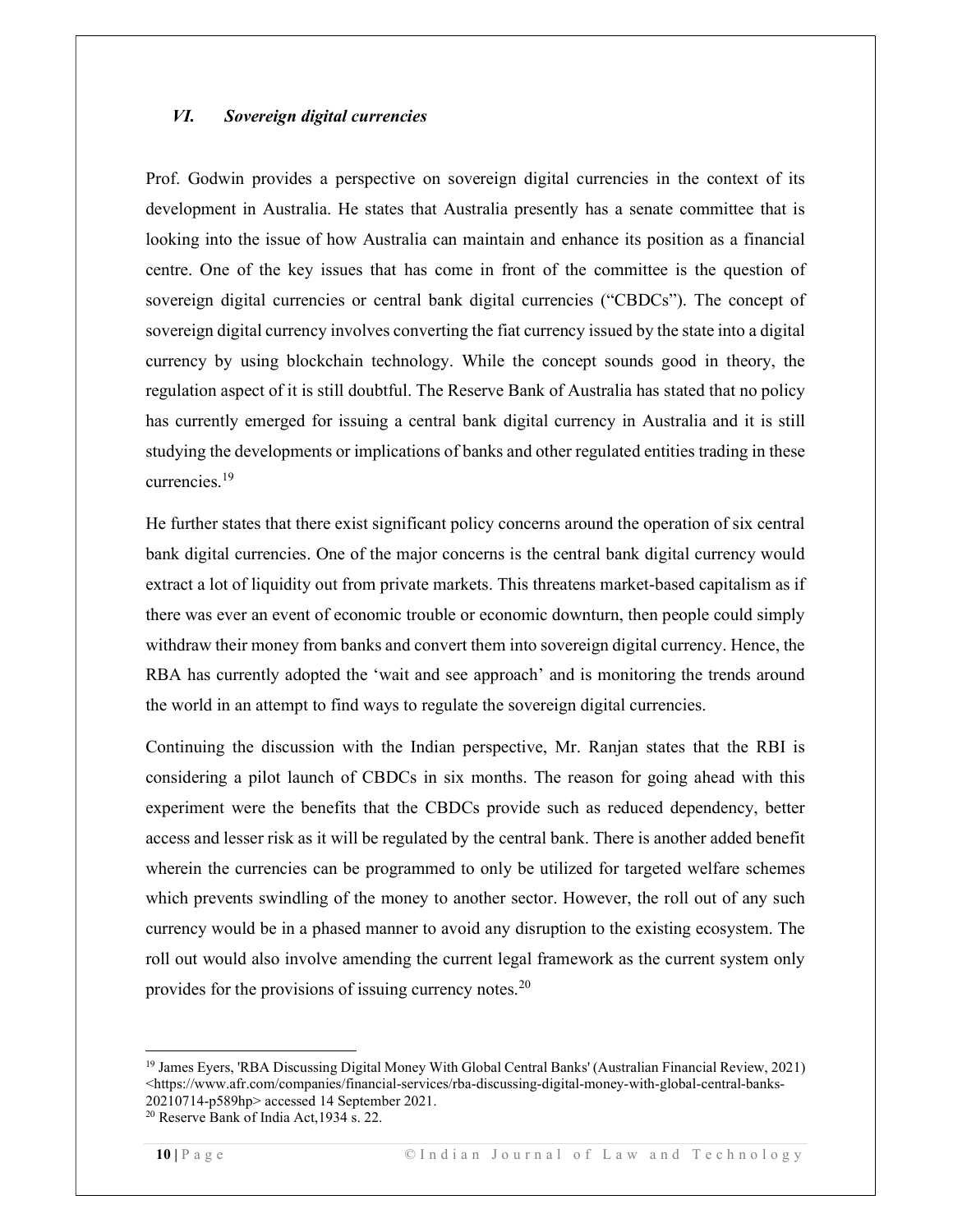While answering the question whether the introduction of CBDCs would cannibalise the UPI system to an extent, Mr. Ranjan stated that the CBDCs are more inclusionary in nature. This is owing to the fact that even people who are apprehensive about digital wallets or UPIs would consider dealing in CBDCs as it is being issued by the central bank of the country.

#### VII. Economic and Legal Perspective

Prof. Fatima posed a question to Prof. Rahul Singh asking him whether the different incentives placed under the proof of stake (PoS) consensus mechanism are sufficient to prevent the majority of the miners or validators from attacking or gaming the system which relies largely on the notion of a decentralised network of honest miners who ensure the integrity of the blockchain. Prof. Singh responds to the first part of the question by stating that one concern that stands out for cryptocurrencies is the environmental concern. However, it is seen that entities are shifting away from a proof of work model to proof of stake. According to some experts in the field of cryptocurrency, these concerns of mining on the environment are almost negligible. Hence, in theory such concerns should not exist as long as there is a real shift to a proof of stake model.

Responding to the second part of the question, he states that there will always exist concerns of collusion in the case of mining. It would not completely vanish by shifting to a proof of stake model. However, as pointed out by Prof. Godwin before, after reaching a stage where there is sufficient decentralization, a healthy balance of trust and distrust looks promising which Prof. Singh refers to as the 'Goldilocks formula'.

#### VIII. Regulatory Design

After highlighting numerous issues that arise with cryptocurrency, Prof. Godwin shifts the attention to designing a regulatory system that deals with all the challenges. To deal with first issue of classifying or categorizing cryptocurrencies, he takes the example of the United States of America ("USA"). In the USA, the Howey Test<sup>21</sup> is applied to determine if tokens that are issued pursuant to an ICO fall into the category of investment contracts as defined in the USA

<sup>21</sup> SEC v. W. J. Howey Co. 328 U.S. 293.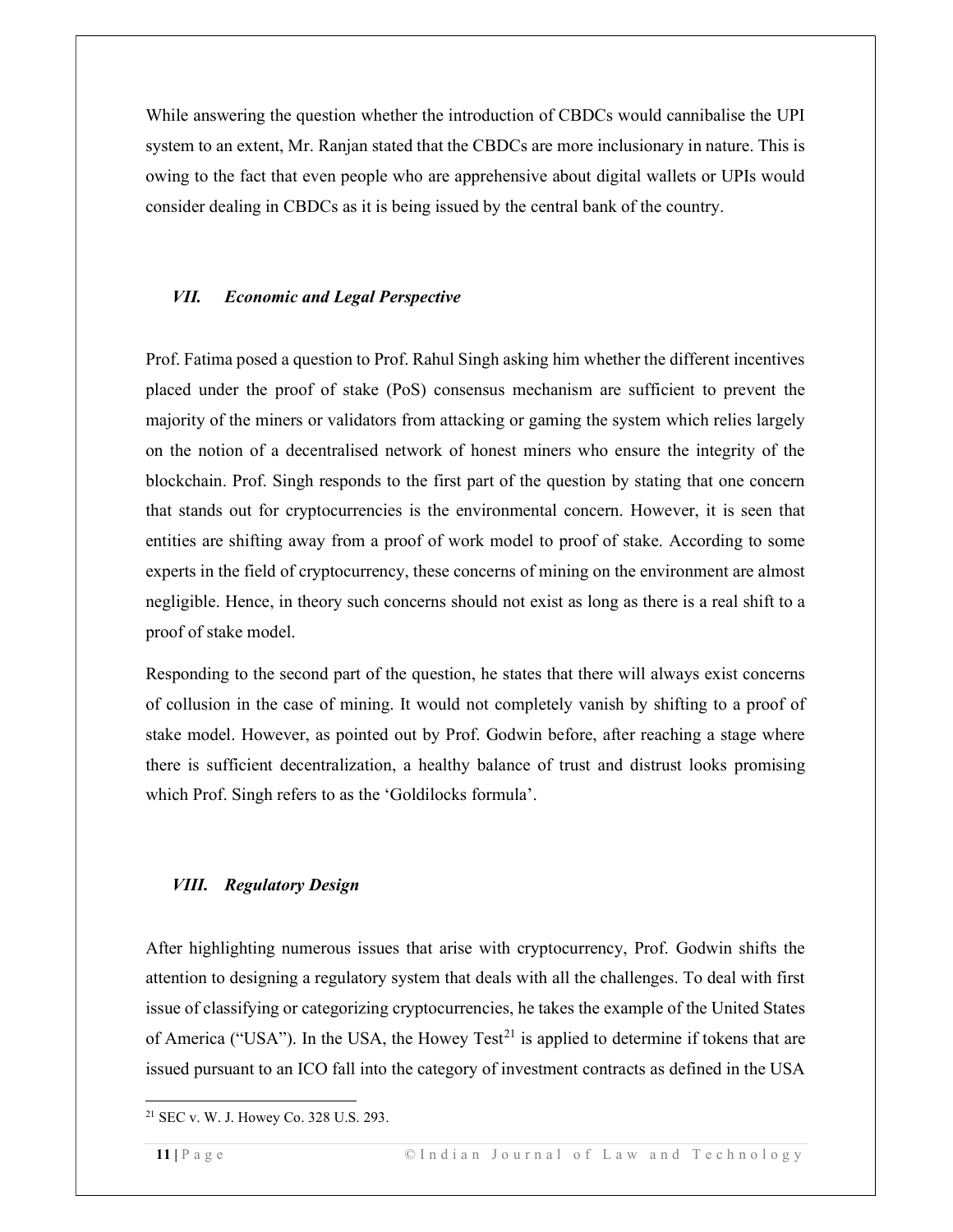and whether they should be regulated as securities. And that is indeed what happened back in 2017, the Securities and Exchange Commission announced that it would treat certain ICOs as securities and would regulate them accordingly. At the same time, however, the Commodity Futures Trading Commission decided to treat Bitcoin and other virtual currencies as commodities, for certain purposes. This led to a situation wherein there were two or more regimes that were applicable depending on the specific issue and purpose.

Currently, from a general perspective, there have been four regulatory approaches today in terms of dealing with cryptocurrencies and ICOs. The *first* regulatory approach involves a complete ban on trading. However, the problem with a complete ban is that it completely stifles innovation and pushes certain activities into the shadows or what is referred to as the dark web. The *second* approach involves warnings which is currently being practiced by both, Australia and India. Jurisdictions would particularly have to be active in issuing warning to retail investors about the dangers or risks of purchasing cryptocurrencies. However, there currently lies uncertainty whether such warnings achieve the purpose that they were designed for. The *third* approach is regulation by analogy, which means that cryptocurrencies and ICOs are regulated by their closest equivalent legislation. So, for example, if they operate like securities, they should be regulated as though they were securities. However, this creates problems for jurisdictions like Australia as they have a laundry list of definitions as to what a security is. This makes it easy for certain players to gain the system and avoid regulation by designing products and transactions that don't fall exactly within the legislative or statutory definitions. The *fourth* approach is bespoke regulation which essentially means that there exists a specific bespoke regulation for cryptocurrencies and its related activities.

Prof. Godwin then shifts his focus to the regulatory design in Australia which he says is a combination of warnings and regulation by analogy, similar to that of India. The Australian Securities and Investments Commission ("ASIC") has issued a number of regulatory documents, including information sheets and warnings which state that if the ICO constitutes a financial product, it will then attract consumer protections and prohibitions that are that are applicable to financial products. General law will be applied for ICOs or cryptocurrencies that are not treated as financial products. ASIC has also included a number of information, sheets and warnings on its Financial Education website, called Moneysmart. Australia has also taken steps to minimise the risks from an anti-money laundering perspective as the concern is that virtual currencies might be exploited by criminals and terrorists. In April 2018, digital currency exchange providers became subject to a requirement under the legislation in Australia to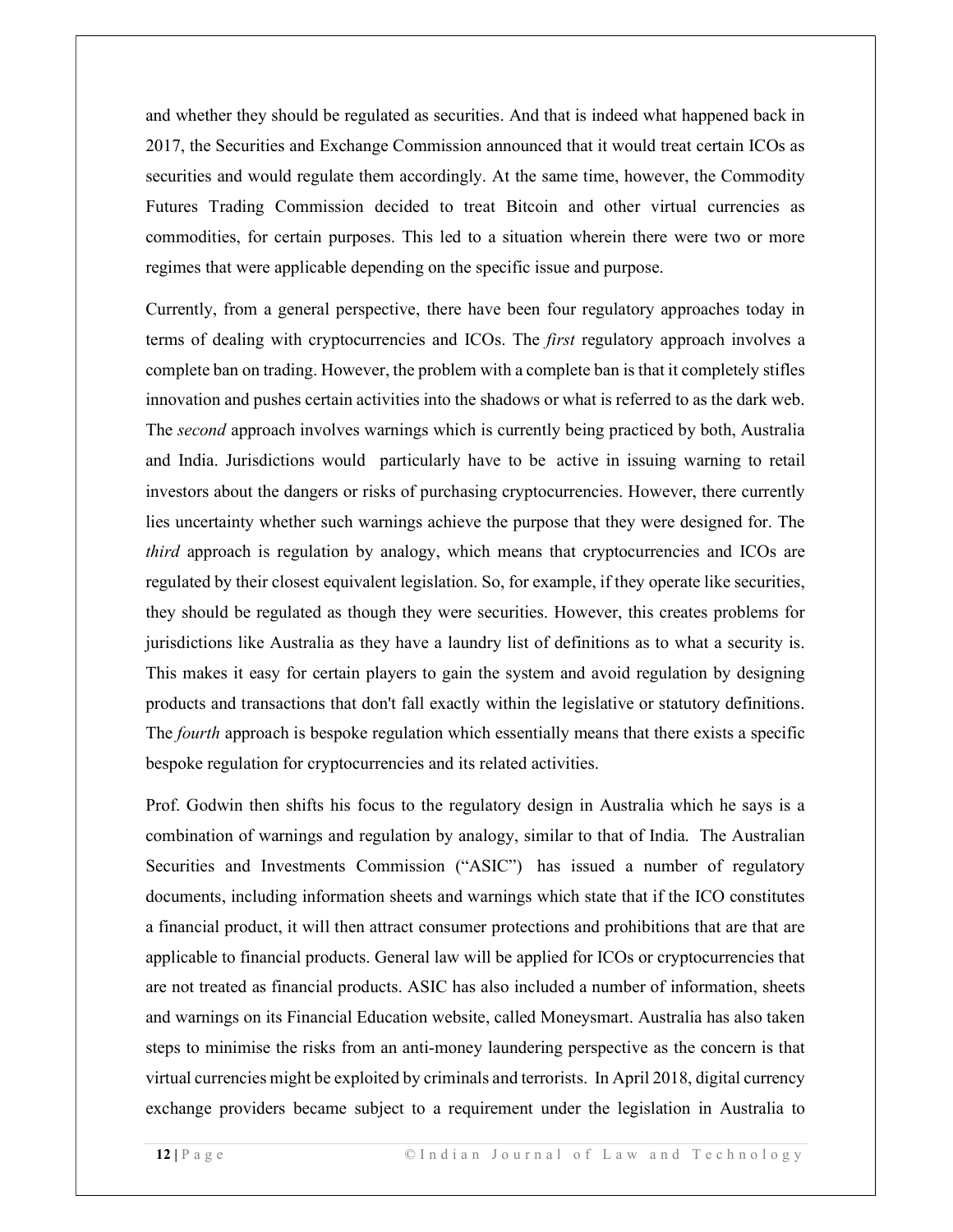register, track and comply with the anti-money laundering and counterterrorism financing requirements. They were also required to report the requirements that follow developments in the EU, where it was agreed that providers of exchange services custodian wallet providers as well must comply with the anti-money laundering ("AML") requirements. Lastly, as stated above, a Senate committee chaired by Senator Bragg has recently made references to the need to achieve convergence with international standards, particularly in areas such as cyber security and data protection. Senator Bragg himself states that cryptocurrency is here to stay, and it is imperative to formulate a legislation that can deal with it. $^{22}$ 

Professor Godwin then answered the question of what could be done by arguing that there were many regulatory and legal issues that needed to be taken into account, including privacy and data protection, cyber security, tax, AML, etc. He further notes that there are also a number of issues from a private law perspective, which his colleague Professor Tatiana would comment on at a later point. Since his area of expertise is insolvency, he notes that there have been a few cases where cryptocurrency exchanges have become bankrupt or insolvent. Some of the questions which then arise are - Who owns the cryptocurrency in the accounts? Is it a form of property? Or is it purely contractual in nature? He then cites the example of the Mount Gox hacking case in Japan and the manner in which its effects played out to demonstrate the importance of these questions.

On the topic of trades that are currently underway, Professor Godwin observed that we are moving towards a form of functional regulation, where the focus is less on labels and entities that engage in this activity and more on the function of the activity, and how it should be regulated. He notes that there has been a move towards a 'principles-based regulation', where the focus is on imposing principles on those entities that utilise the technology and are responsible for the technology. It is also very difficult to regulate the technology itself because it is not a regulated party. However, it is possible to regulate DLT providers, intermediaries, and also infrastructure like exchanges. In New York, for example, a license has to be obtained in order to engage in certain activities. This approach in New York has served as a model for other jurisdictions in America, and he thinks that it is serving as a model for development internationally.

<sup>&</sup>lt;sup>22</sup> Senator Andrew Bragg, 'Cryptocurrency Markets Must Be Regulated Properly' (*Andrew Bragg*, 2021) <https://www.andrewbragg.com/post/cryptocurrency-markets-must-be-regulated-properly> accessed 14 September 2021.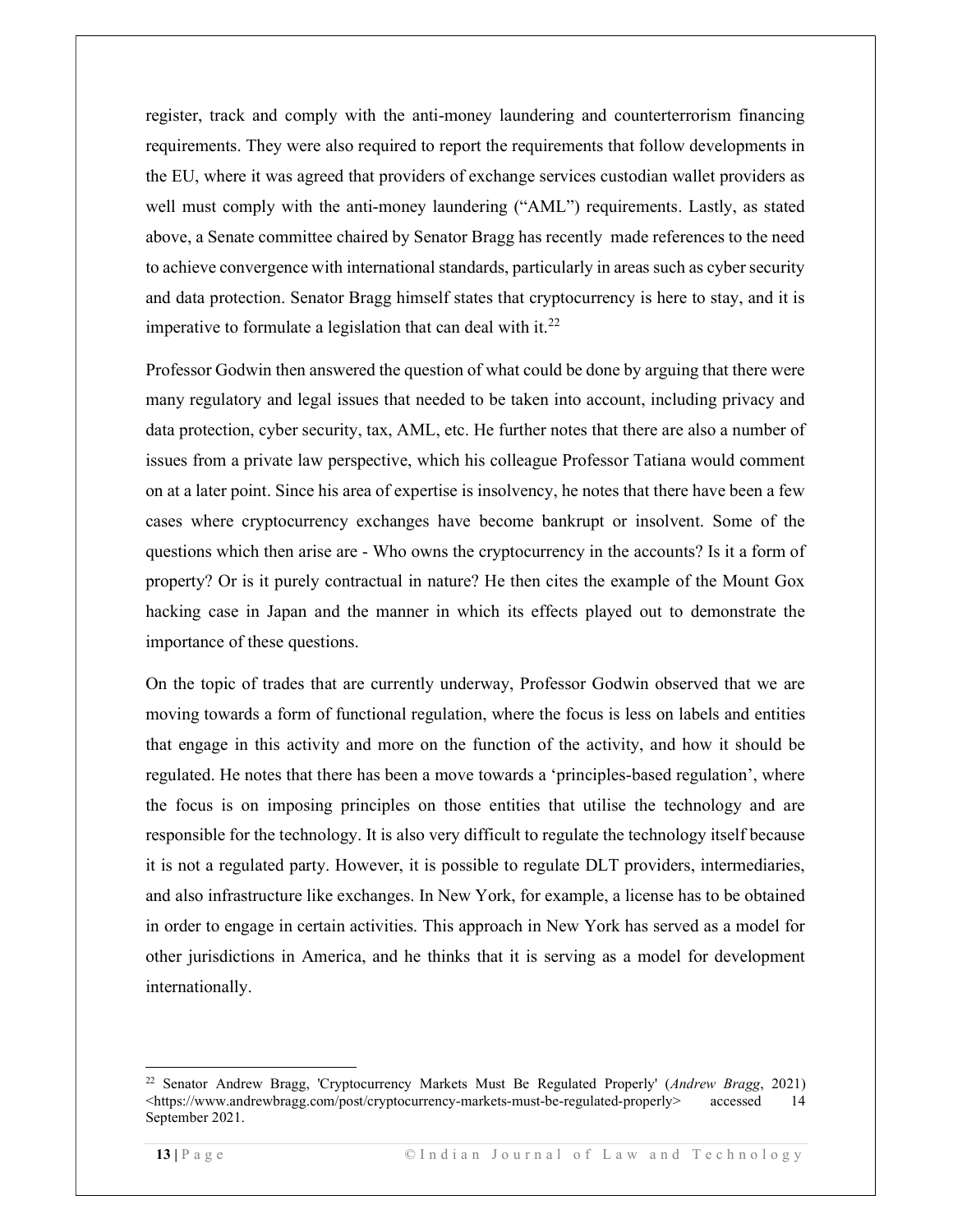Professor Godwin then cites the example of Gibraltar, an active funds management jurisdiction, which, along with other jurisdictions like Malta, have been quite innovative in issuing regulations with respect to distributed ledger technology. This legislation sets out the regulatory principles that certain parties need to comply with, with the caveat that the parties run the risk of losing their licence if they do not comply. Some of the provisions are -

- A DLT Provider must pay due regard to the interests and needs of each and all of its customers.
- A DLT Provider must have effective arrangements in place for the protection of customer assets.

On the issue of the lack of trust and detractors, he observes that cryptocurrencies continue to have their detractors, one of them being Agustín Carstens, the general manager of the Bank of International Settlements. He is concerned with the fact that bitcoins and other cryptocurrencies are often used to easily game or cheat the system. There is a need to have very robust legal and regulatory frameworks in place to ensure that parties don't game the system or take advantage of it. Some others, like the Chairman and CEO of JP Morgan Jamie Dimon, came out initially as a Bitcoin detractor and called it a fraud. Subsequently, he changed his mind and said, "Well, actually, they are here to stay. And whether we like it or not, we need to work out what to do with them." In fact, JPM ended up liking it so much that they issued their own digital coin, although this was one that was tied to fiat currencies. Hence, it was not really a truly digital currency like Bitcoin.

Finally, Professor Godwin thinks that it is important to look at the question of trust, and the extent to which we need to achieve the right balance between human involvement, human supervision, and an appropriate amount of regulation by technology.

#### IX. Smart Contracts and Private law implications of blockchain.

Professor Cutts first talks about the private law implications of blockchain technology and cryptocurrencies. She revisits a point that was made right at the beginning - which is that cryptocurrencies are not currencies because they are not issued. Noting that all of this depends on how these terms are used, she cites Professor Godwin's observation about these terms being associated with particular ideas and thus becoming very powerful. Using money as a starting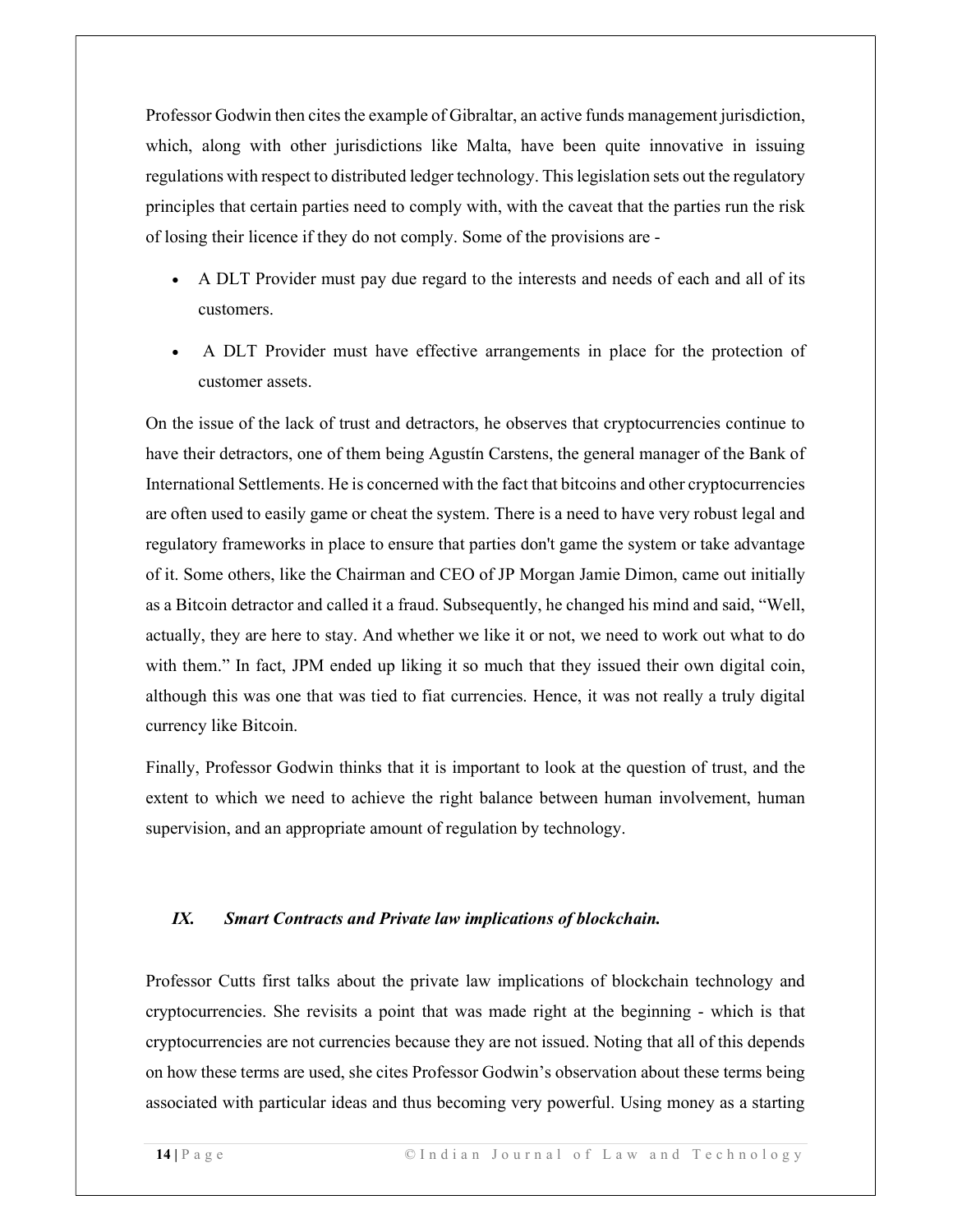point, she states that money is a form of negotiable credit, and we can have private monies i.e., monies that circulate within a particular community, or something that is accepted in satisfaction of debts within that community. Hence, currency may be defined as whatever money is used across the breadth of a particular state, which she believes is a fairly ordinary use of the term' currency' and the one that has been used in the context of cryptocurrencies.

Consequently, that is probably the money that is issued by a particular state. Though this is where the idea of issuing money comes in, it should not be assumed that that means that a cryptocurrency cannot be money. It can, if and only if it is negotiable debt or has purchasing power within a community - whether that is a private community, or a community that is defined in some manner (geographic, etc).

On the question of how much cryptocurrency is worth, she argues that, like Bitcoin, it is a manifestly speculative asset. That is the way in which it is ordinarily used and is the strategic trajectory that a lot of cryptocurrencies have taken. She emphasises the need to be very clear about the way in which these terms are used while talking about things like money and currency, and the purpose for their usage. The term 'currency' can also be used to answer questions like - What can be accepted as legal tender? What are the ramifications of accepting cryptocurrencies in terms of taxation, regulation, and other issues? Thus, the term 'currency' can be used in both economic theories as well as legal theory, adopting a variety of meanings.

Professor Tatiana Cutts raises the question of 'proof of stake' and observes that it is probably fair to want an open ledger model. This would include a network that people can join and leave at will, rather than a network that limits who can join it. Proof of stake certainly helps with environmental concerns, but it also raises the spectre of what sort of network design is desirable.

Professor Cutts then proceeds to discuss the second set of questions concerning smart contracts or contracts formed using blockchains. She is of the opinion that this connects closely to questions about government, governance, design, and the types of networks that we wish to support and be current with, in particular communities. Firstly, she explains the distinction between Permissioned Ledgers and Open Ledgers, which was also mentioned earlier in this report. Permissioned Ledgers are ledgers with a small number of identified actors. These have been around for a number of decades and are also the most commonly talked about, making them very familiar and easy to use. In the context of blockchain technology and its applications such as banking, the term used to describe the ability to create a chronological record of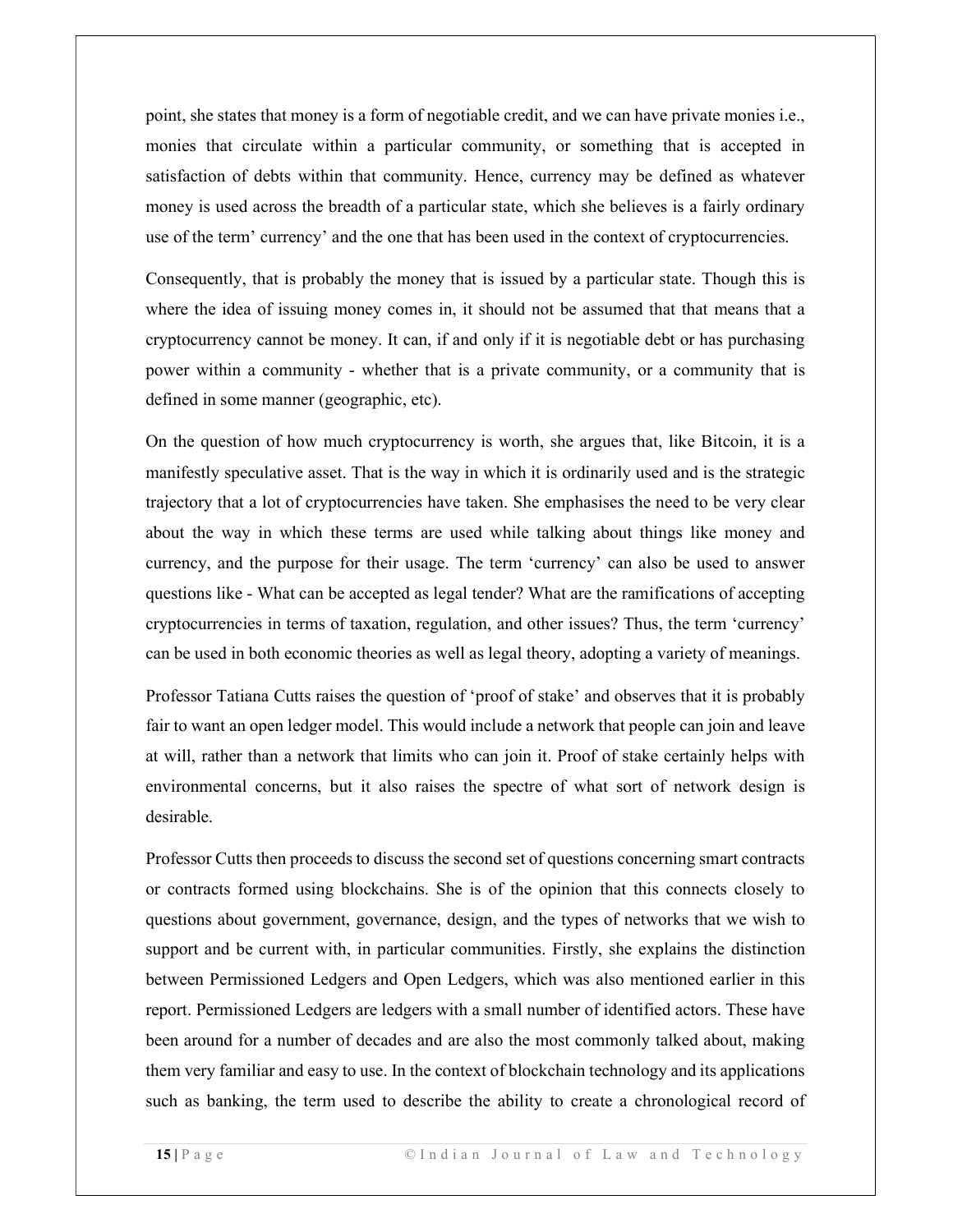transactions is called 'timestamping'. When those transactions refer to one another in a specific way, it makes it very difficult to tamper with the historical record of transactions. In order to make sure, everyone then agrees on the same history of transactions, called 'state replication', thereby producing a fault-tolerant system. Hence, a system where everybody can agree that a particular state of the network is the correct state of the network is created. Using timestamping and the history of transactions, it becomes very difficult to interfere with a state replication. She proposes that everybody would then agree that the history of transactions now and going forward would be the truth of the network - both of which would be very useful. These ledgers have been very useful and have been used for a very long time.

On the other hand, it is quite difficult to persuade actors to adopt the same system. That is why the term blockchain is being used and heard a lot recently, primarily because it helps people produce systems that bring these ideas together. These ideas and solutions have been around for a long time, but actually getting people to use them is another matter and that is where blockchain comes in. It has very little, if nothing, to do with the sort of incentivized consensus and proof of stake that is present in Bitcoin. The proof of stake model consists of networks where actors can join and leave the network at will. This can create a huge problem for getting everyone to agree about a particular state of the network at any given moment in time, or what she calls state replication. She proposes to solve this problem by requiring actors to commit computational resources, or in the case of the proof of state model - ownership over a particular sector of the network. If actors do not join and leave at will, because of the presence of trusted actors and a 'permission network', there is simply no need for these overkill solutions. She is therefore talking about two very different things - 'permission networks' where the identity of the person who is acting within the network is known, thus allowing one to specify certain parameters. This is what is going to be talked about when people think about issues of finance, land registry, asset management, etc. On a more cautious note, she believes that open ledgers were on the more worrying side of issues that were discussed by the panellists.

Professor Cutts then argues that there are advantages to being able to transact digitally in a way that is visible to multiple parties in a controlled way. Smart contracting with Permission Ledgers, therefore, has many advantages and she additionally points out the questions of interpretation of contracts. Specifically, whether they will be resolved as they always are - by referring to the context within which this question applies to a contract.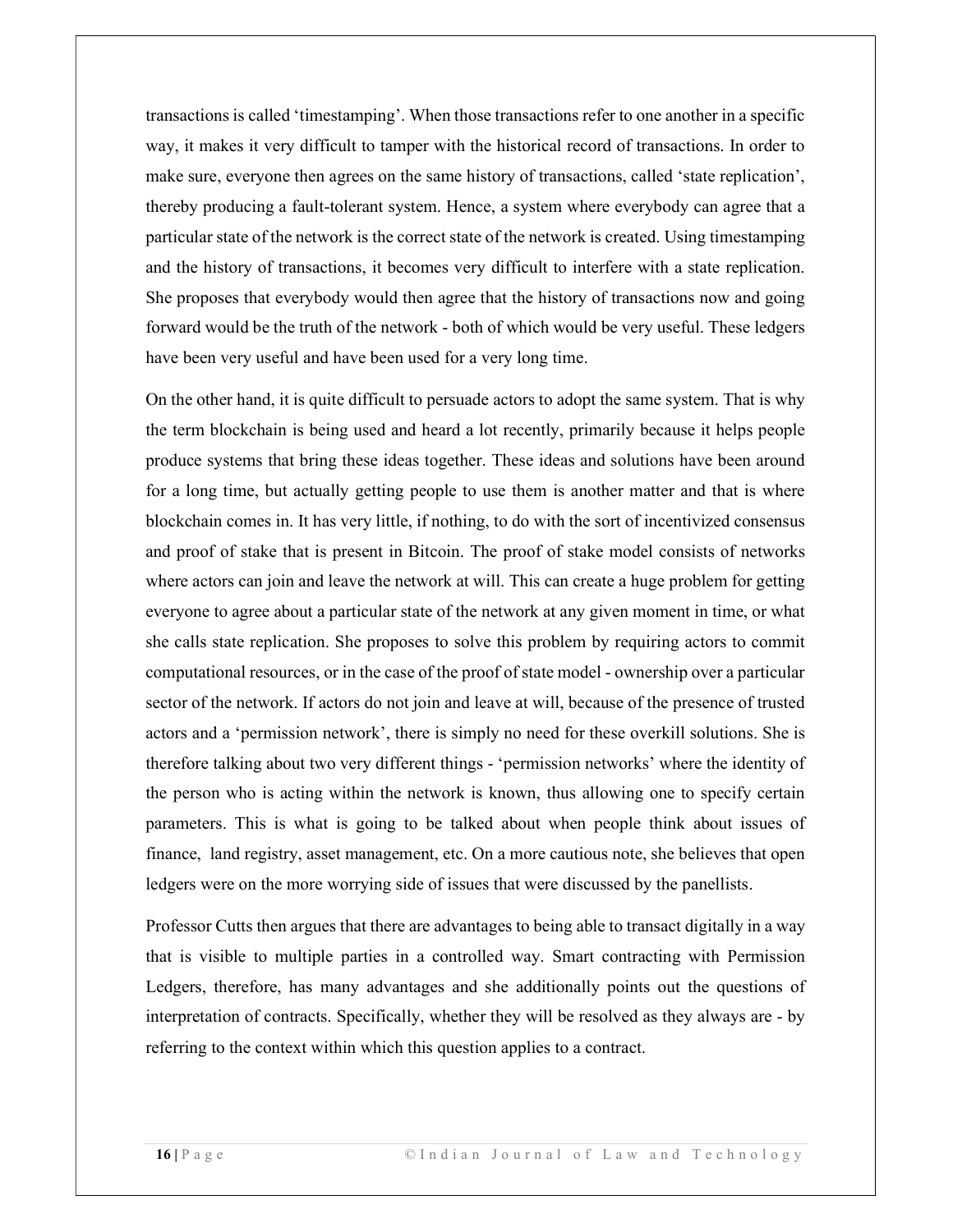However, the risks of using open ledgers to form contracts are acute, and there are serious questions about the benefits that they provide. The Bitcoin blockchain and Ethereum are some examples of this type of ledger. Ethereum is more commonly discussed in the context of smart contracts and their usage within cryptocurrency theory and not smart contracts as purely digital contracts. She then cites Episode 76 of Blockchain Insider,<sup>23</sup> where Vitalik Buterin poses a scenario in which the auction host of a platform like eBay colludes with the seller to artificially inflate the price of an asset. The host has access to all maximum bids and might bolster and bid up an asset. Buterin argues that Ethereum, by precluding such interference, offers greater transparency and reliability. He imagines a two-stage model, where everybody publishes invisible commitments to bid during the first stage. At stage two, those bids are revealed. One might ask whether the risk of collusion by and large really exists? According to Professor Cutts, the answer to that question is in the negative, because the reputational costs of mismanagement are far too high. This is more obviously true wherever there exists a strong supportive system of regulatory oversight, which has been talked about earlier. Also, reputational costs are worth something, particularly to the user. If something goes wrong with a contract, perhaps the seller of a car on eBay tries to defraud someone of their money, the platform is going to step in with a remedy. Hence, eBay has a merchant vehicle policy to that effect. From a remedial perspective, this raises serious questions about whether it is desirable to try and cut out the middleman.

On the issue of the end-goal of Smart contracting, when that term refers to open ledgers, Professor Cutts notes that it is to make contracts very difficult for anyone to interfere with. Consequently, that is the difference between positive and negative automation. Positive automation is simply when humans trigger some sort of activity, but then no longer interfere with it beyond that point. Negative automation is when that activity cannot be interfered with. Not only does it not need human involvement, there simply cannot be any human involvement. She remarks that this is where the vending machine analogy comes in. If a vending machine provides snacks for you, you put your money into the machine, and it hopefully provides the snack in return. The idea is that this is done in a way that no outside actor can stop it from happening. This is why attempts are being made to replicate this in the digital world.

She then poses the question of whether this was really what we wanted for contracts? Do we want contracts that proceed in ways that nobody can stop or interfere with? She remarks that it

<sup>23</sup> <https://bi.11fs.com/78> accessed 15 September 2021.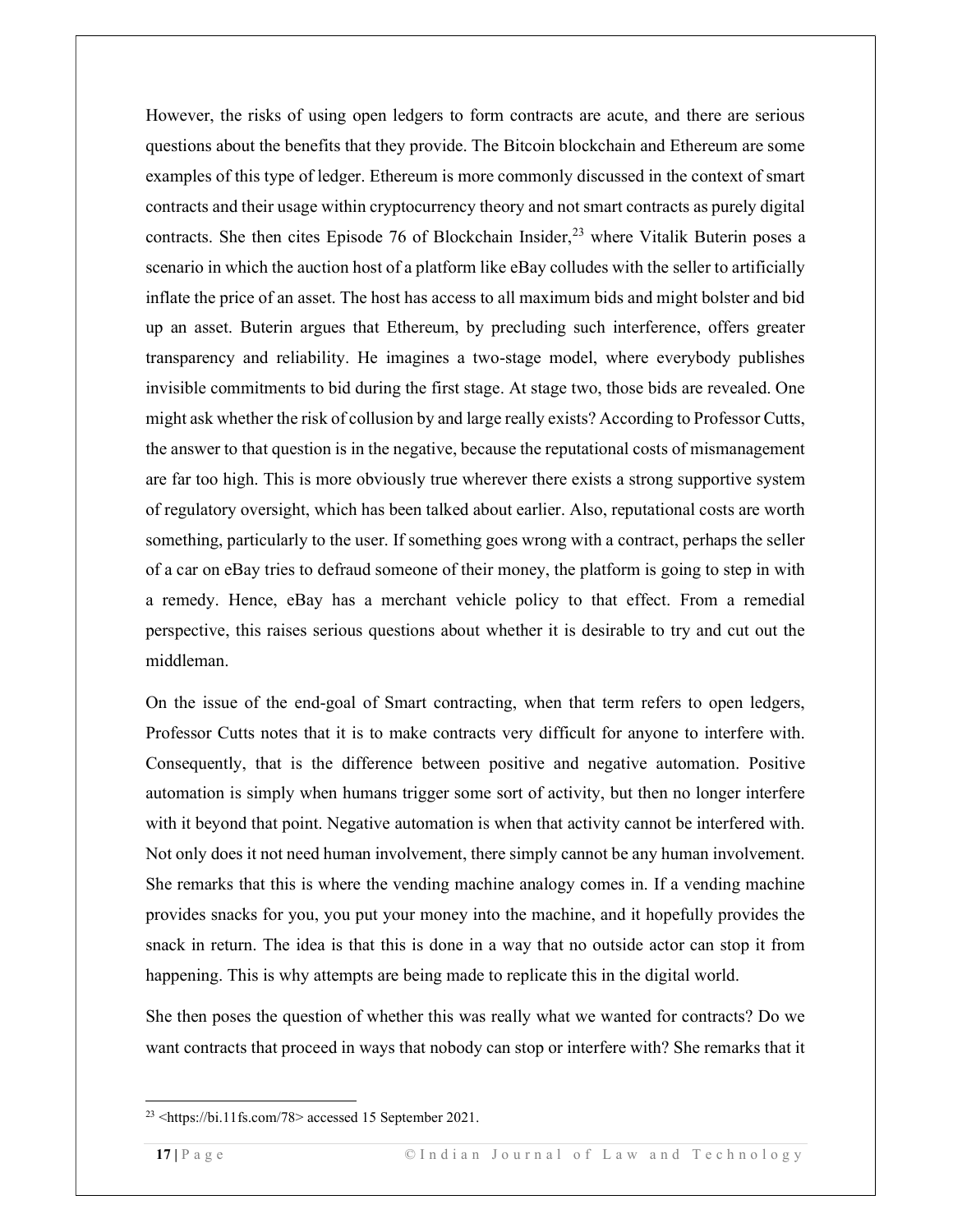would be hugely problematic for vulnerable actors while highlighting the fact that it would be perfectly fine for people who are powerful, and for whom the risks are not high. It would, however, be very difficult for those who are liable to be defrauded or persuaded in some way to enter into a transaction that they might subsequently come to regret.

If something goes wrong with the contract formation and there is a mistake or a misrepresentation, there are a range of techniques, both legal and extra-legal, that exist to allow one to recoup their losses. If contracts are made unstoppable, those techniques become unavailable. When designing the future of contracting, she believes that we need to think seriously about whether the tools that we use serve the powerful or whether they also serve the vulnerable.

#### X. Proof of Stake

On the question of proof of stake, Professor Cutts raises some pertinent questions. What model of rulemaking, and that includes setting monetary policy and deciding the sort of activities, are acceptable on the network? She argues that we cannot escape questions of governance in an open ledger model. It is possible, however, to determine who gets to be part of the network. Therefore, do we want our decision-makers to be accountable and bound by a specified Constitution? She makes a reference to models like Ethereum and Bitcoin, both of which have informal governance structures, which have been hugely problematic in the past in relation to questions like block size. To her, a closed network that is well designed and accountable to its users and to national governments is better than an open network that washes its hands of thorny questions concerning all users. The overarching point here is that the trust that we have in one another is often undervalued. This trust can often be considerably more valuable than trusting a machine to do the job that it has been told to do because that machine cannot be sufficiently flexible to adapt to the many things that might go wrong or be difficult to anticipate in the context of user-to-user transactions.

She further clarifies that this does not mean that she disagrees with anything that has been said previously, including the fact that cryptocurrencies are here to stay and that difficult decisions have to be made regarding their governance within our legal systems. Thinking about how, and what sort of resources have to be dedicated to supporting or managing these innovations is crucial. She is of the opinion that we must not undervalue accountable, open and trusted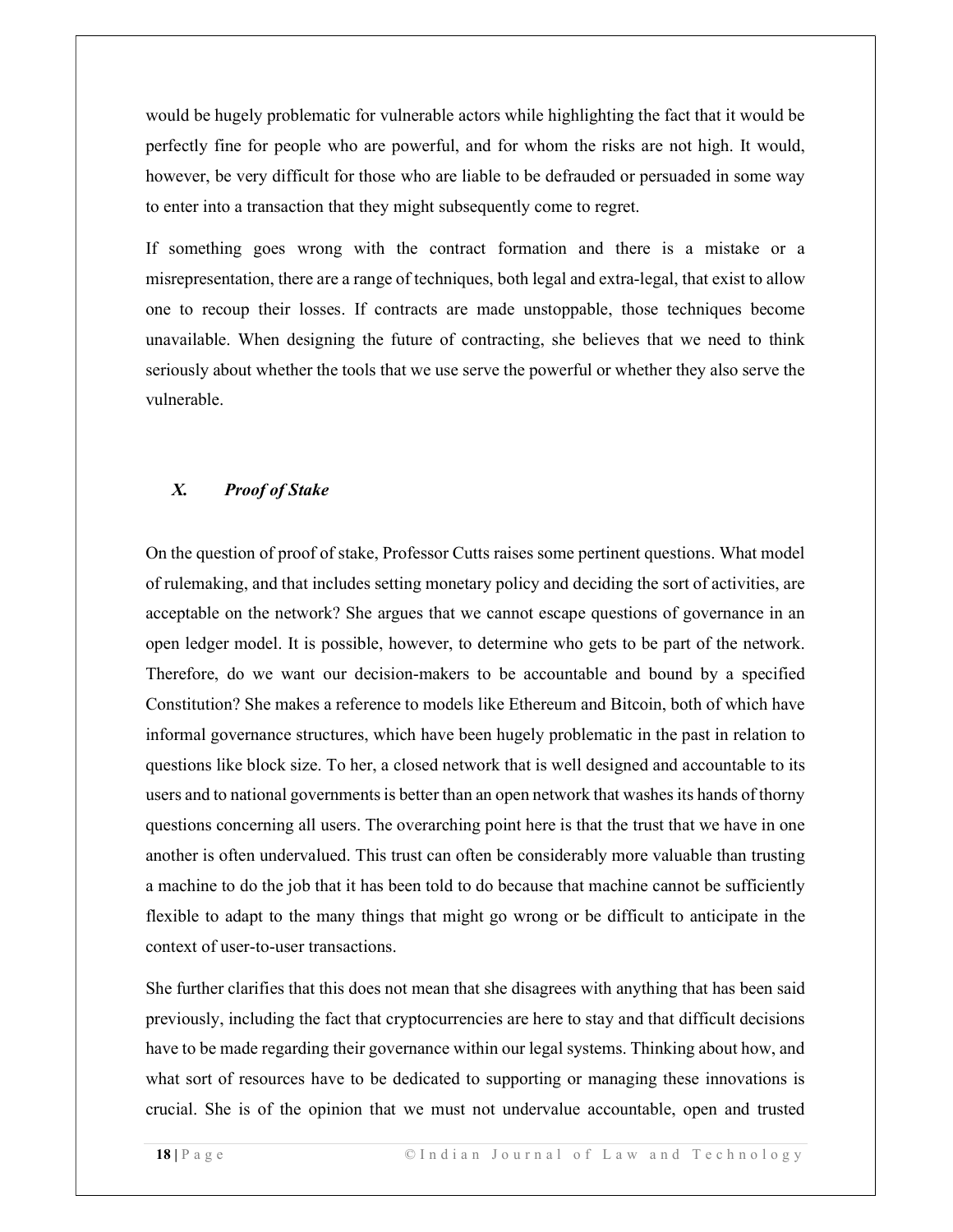decision making actors, who we can hold to account for the decisions that they make, and about the way that we transact with one another.

The moderator, Professor Fatima appreciates Professor Cutts's insights on smart contracts and negative automation and how it may affect vulnerable players. She then introduces Mr Mukul Sharma from the Competition Commission of India (CCI) and mentions the Competition Commission of India's recent comprehensive discussion paper on blockchain technology and competition. In light of this fact, she calls upon Mr Mukul Sharma to talk about the competition law aspects of blockchain technology.

#### XI. Competition Law and Blockchain

Mr Sharma begins by noting that blockchain is such . revolutionary concept, it may well be labelled as Internet 2.0. From the point of view of the competition regulator, digitization of business has already brought its own set of challenges. It has introduced business models which are not found in textbook economics, and technologies like blockchain take this advancement a step ahead, as they do not only change the business model, but also the way economic agents interact with each other. According to Mr Sharma, one thing about technology is that it not only gives one a better way of doing the right things, it also provides efficient ways of doing the wrong things as well. This is why a regulator has to be a step ahead in terms of anticipating the various ways in which technology can precipitate contravention of the law. At the same time, businesses that are eager to adopt such technologies need to be cautious that they do not find themselves on the wrong side of the law.

Mr Sharma further explained that earlier this year, the CCI sought to explore scenarios like what the use of blockchain technology could bring forth, and therefore brought out a discussion paper on the competition aspects of blockchain. Launching cryptocurrency eases the exchange of information and also affects validation. According to Mr Sharma, the exchange of businesssensitive information like price, cost, capacity, and output may facilitate collusion among participants, especially, if such information is updated on a real-time basis, and notes that this was already pointed out by one of his fellow panellists earlier. Such technology can even set predefined algorithms of market behaviour through smart contracts. These contracts can also set triggers for punishing any deviation from collusion by any market player. Therefore, Mr Sharma cautions that this needs to be watched out for.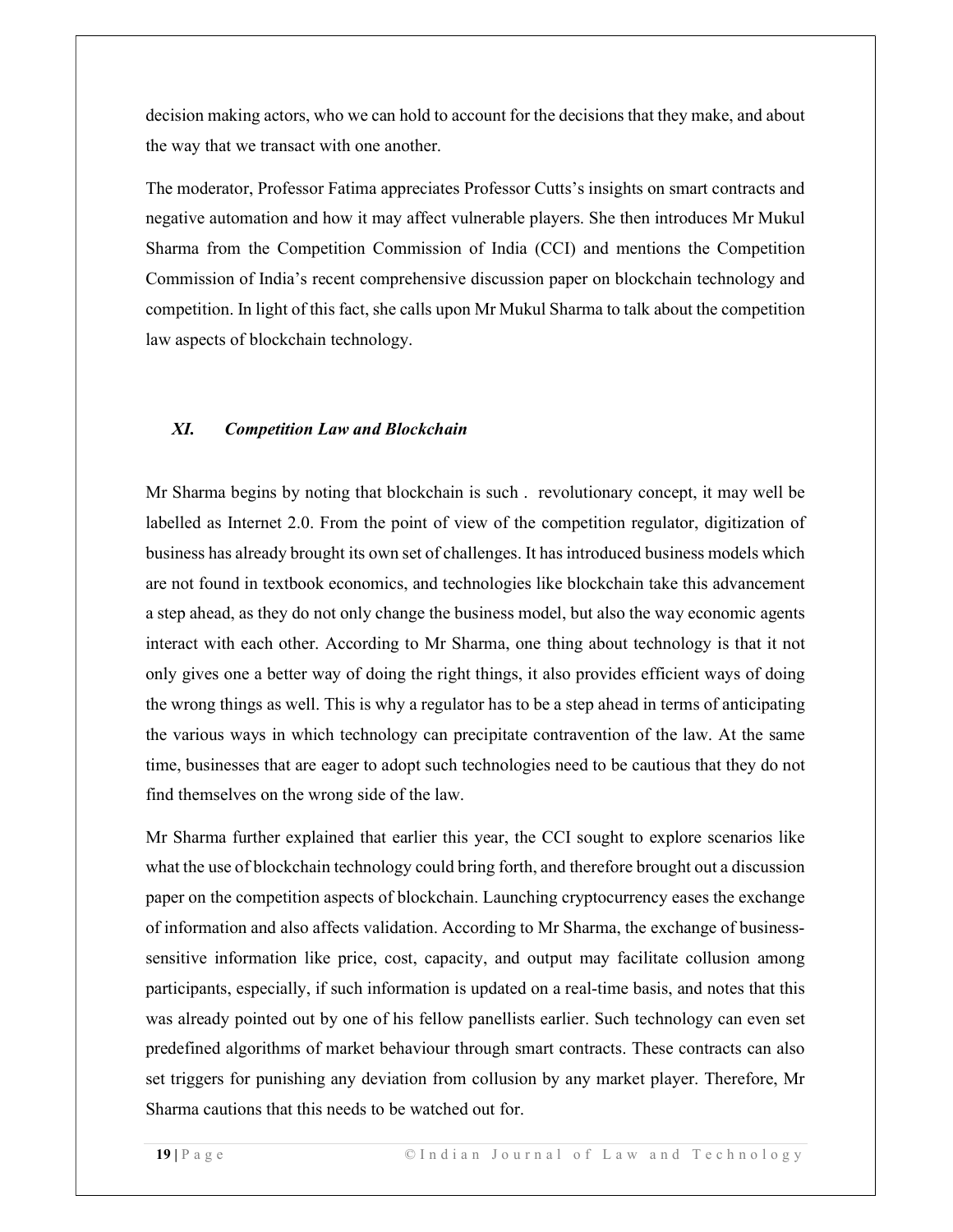Further, he notes that this technology would have its own version of a chain of production, where upstream and downstream plants would interact with each other. The possibility of any vertical agreements being potentially anti-competitive in nature and or having negative implications always exists in this scenario. Further, market structures that are created may end up giving an entity a dominant market path, which may be potentially abused. This may fall under Section 34 of the Competition Act, 2002. It may also happen that the regulator has ordered compliance of a certain nature. According to Mr Sharma, the concerned entities are advised to ensure that the governing mechanism of the blockchain makes consideration for the implementation of such compliance.

Certain issues concerning blockchain technology do come up for examination at some point and Mr Sharma poses several questions in this regard. "Does taking part in a blockchain come under the definition of an agreement under the Competition Act (2002) which deals with cartelisation?" He believes one could argue that when two firms or individuals take part in a blockchain application with predefined rules, they have entered into a legal agreement. If this is the case, how does one determine the relevant product and geographic markets which are necessary both for determining abuse of dominance and investigating budgets and acquisitions? He notes that for product markets, the determination may be made on the basis of substitutability. But the problematic area will be more in terms of the geographic markets given the fact that different loads may be operating from different regions in the world.

On the issue of the creation of a dominant enterprise or the dominant product of an enterprise, he asserts that they are now of a distributed nature and are not controlled by a single entity. This raises some pertinent questions. Can one blockchain be termed as a dominant enterprise? If so, how is the market power calculated to determine dominance? Market power can be defined by the number of users, the number of blocks, or the number of recorded transactions. Then there are factors like barriers to entry in a blockchain and network effects that have to be taken into account.

Mr Sharma then discusses the challenges that such technologies would bring to a vast country like India. He observes that the opaque nature of 'permission blockchains' would restrict access to data and identity of nodes, which are operating within that blockchain. Then there would be challenges regarding the implementation of cease and desist orders. Given that the tools of a blockchain cannot be changed, or the fact that they are decentralised, no central authority has complete control over its decision making. Blockchain will be spread across geographies,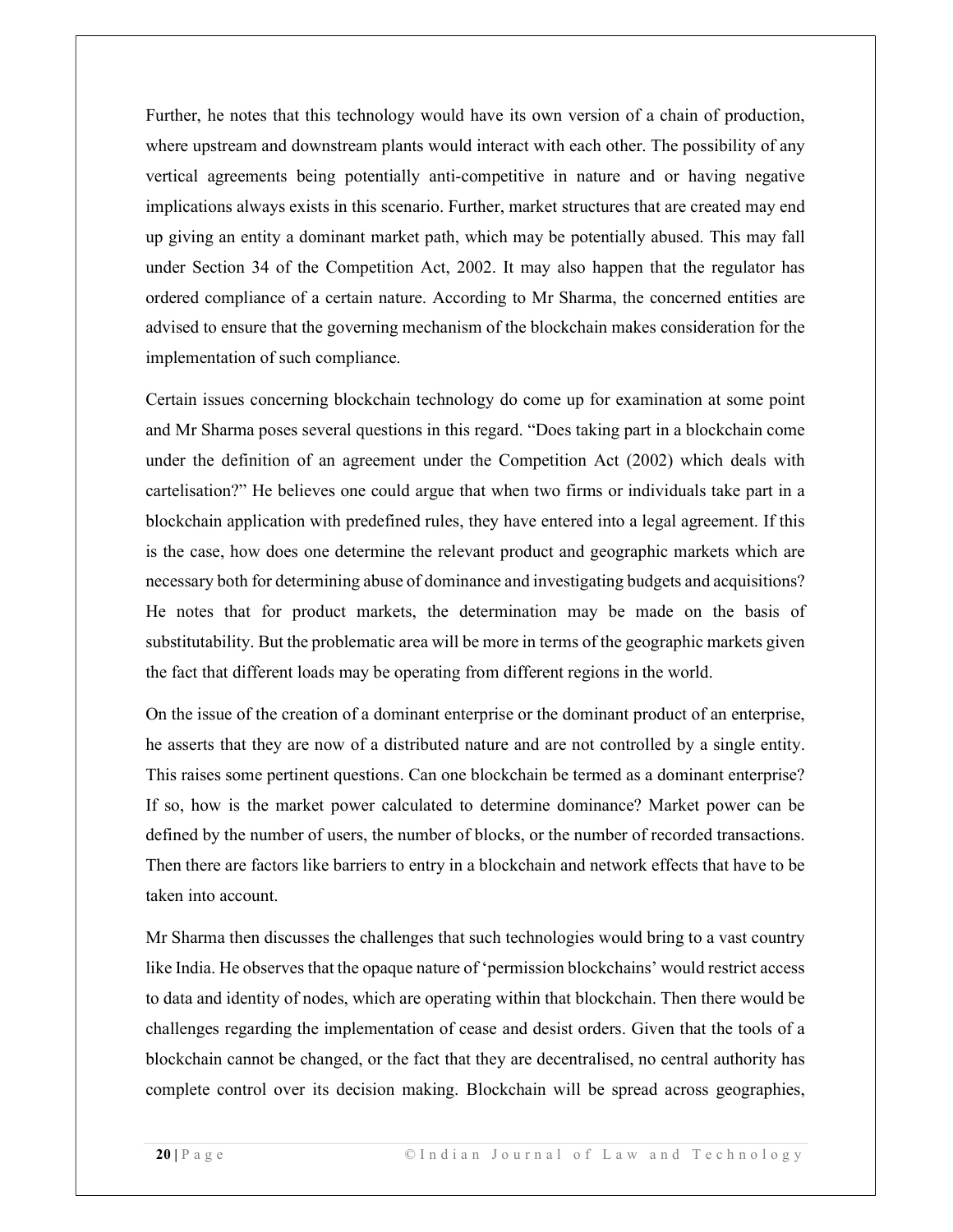which will necessitate international cooperation and make it a very crucial factor between competition agencies.

On the positive side, he is of the opinion that blockchain technologies can also help agencies like the CCI access validator data in a pattern or module, which may be of great use to them. Compliance of remedies and commitments can be structured through smart contracts. Leniency applicants can provide information in a more structured manner. As part of an existing blockchain, information about illegal collusion can also be accessed. Mr Sharma notes that blockchain technology, along with its benefits, will also bring about certain challenging scenarios for the antitrust world, along with its own set of questions. There are no straightforward answers to these questions, at least at the moment. Specific answers will depend on the facts and circumstances of each case. The reason that the CCI brought out their discussion paper is not only to help them understand the technology and future scenarios better but also for the business enterprises. The CCI believed that it was important that these enterprises make sure that the adoption of new technologies in their business processes is done in a competition compliant manner.

Professor Fatima thanks Mr Sharma and observes that these were interesting points on blockchain not being either pro or anti-competitive and depended on one's point of view. She then invites Professor Andrew to conclude the discussion by talking about possibilities of regulatory convergence and cooperation.

#### XII. Regulatory Convergence and Cross-border Collaboration

Professor Godwin notes that competition law is an area in which it would be good to strengthen cross border collaboration. He states that the discussion paper issued by the Competition Commission of India is very helpful and observes that it is a very thorough and comprehensive paper that looks at a number of issues that arise in the area of competition law. He further asserts that he would share Mr Sharma and the CCI's concerns about the extent to which technology might favour big players like large companies, and also stressed the need to maintain innovation and competition in the market. He references Mr Sharma's point about market dominance further asserted that we do not want to end up in a position where the global financial system is managed or dominated by a handful of large technology companies.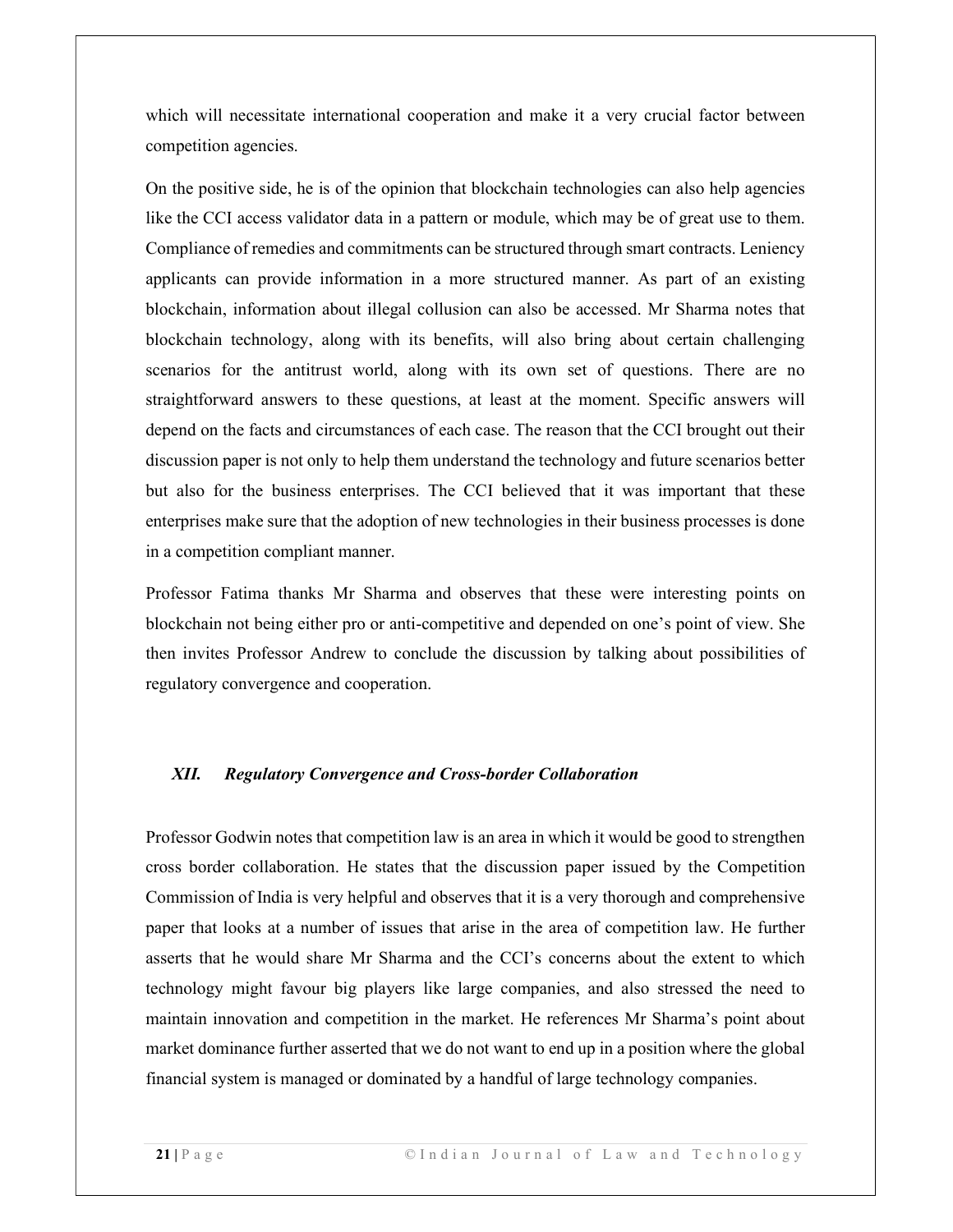Interestingly, Professor Godwin notes that over the past few years, there has been a huge increase in cross border regulatory cooperation arrangements and agreements entered into with respect to FinTech and other areas of innovation. This also includes ethics and anti-money laundering, particularly with global payment systems. Vast amounts of money generated as proceeds from criminal activity are being laundered by transferring it from one jurisdiction to another. A lot of such activity is being witnessed, at least in Australia, in these areas.

Professor Godwin further argues that the primary purpose of many of these arrangements or agreements is to provide a framework for cooperation. In the case of FinTech, there is an opportunity for one state to refer participants to other states and to support trials in areas of innovation, new products, and the use of technology to propel and promote innovation. On the previously mentioned topic of the sandbox that India has, he notes that Australia also has a sandbox. He states that there has been quite a bit of cross border regulatory cooperation in relation to sandboxes. In particular, referring parties in one jurisdiction to the regulators in another jurisdiction to take advantage of the sandbox or innovation hubs that exist in the other jurisdiction is becoming more common. Some agreements, interestingly, just provide a framework for information sharing and don't involve active referrals or cooperation with specific parties or entities.

Keeping this in mind, he states that Australia has entered into cooperation agreements in both forms - ones that involve referrals and ones that simply involve information sharing. In some cases, the agreements emphasise the importance of information sharing in respect of regulatory technology or Reg-tech. Consequently, we are starting to see regulators sharing information with each other about how they are utilising new technology for blockchain regulation and supervision. In Professor Andrew's opinion, competition law is a good example of recent international convergence in these areas - at least in relation to legal principles, if not the specific rules.

There has, however, been quite a bit of divergence in areas such as ICOs and peer-to-peer lending. Inevitably, the extent to which states and jurisdictions have their own ways of doing things becomes visible. More importantly, the need to take into account the local legal system, and in particular, transactions and private law issues, are of paramount importance. He further states that a lot of movement is beginning to occur and that it is very early to tell whether these arrangements have been effective. This is partly because of difficulties in getting access to information because a lot of it is subject to confidentiality restrictions. In general, he argues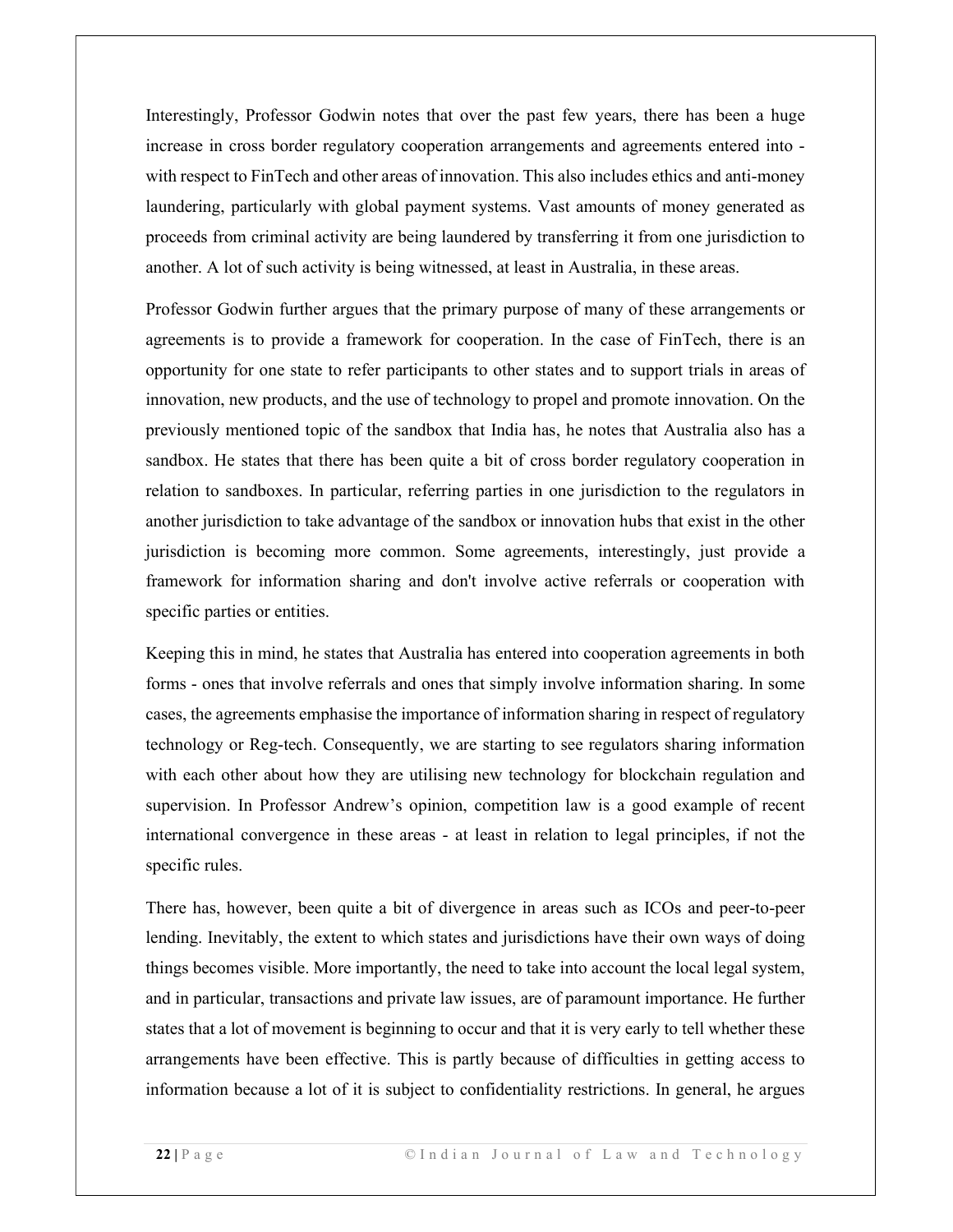that the trade is positive and that there has been increased cooperation between jurisdictions in areas like FinTech and competition law, and hopes that it will continue. He believes that achieving true convergence is still a long way off, but hopes that it will be possible eventually.

Professor Rahul Singh talks about the idea of bespoke regulations, previously mentioned by Professor Godwin and Mr Sharma. In his opinion, it may be interesting from a competition law or even a general regulation perspective. He postulates that all regulators potentially like the idea of an 'all things considered' bespoke kind of regulation so that they might get to have a unique view about each case that they receive. However, he is unsure of the stakeholders' perspective as they usually like to have some kind of predictability and certainty. Otherwise, the transaction costs of doing business go up substantially, thereby affecting its real-world application.

While bespoke regulations may seem like a good idea, in theory, Professor Rahul expressed his reservations about considering them from a competition law and regulation perspective. Looking at it from a law and economics, as well as competition law perspective, he doubts its practicality, especially in light of important factors like the stakeholder perspective, predictability, certainty and consequent transaction costs.

### XIII. Q&A Session

Q 1) Comment on the news that financial institutions in Germany and other countries have been permitted by law to invest in cryptocurrency.

Professor Godwin answers this question by arguing that it is very difficult to prohibit financial institutions and other entities from investing in these assets, products, or arrangements because increasingly, a lot of activity is moving into the technology space. He notes that there is an increased interest in derivatives and that there were attempts initially to ban derivatives, and subsequently, regulate them. Derivatives can be used for risk management, hedging, and also speculative purposes.

He then poses this question - How is the technology being used and regulated? Citing his earlier speech, he observes that it is important to ensure that activity in this area is on the regulatory radar to the greatest extent possible because it becomes very difficult to regulate if it is off the radar. He suggests that permitting institutions to acquire crypto assets is not usually a bad thing.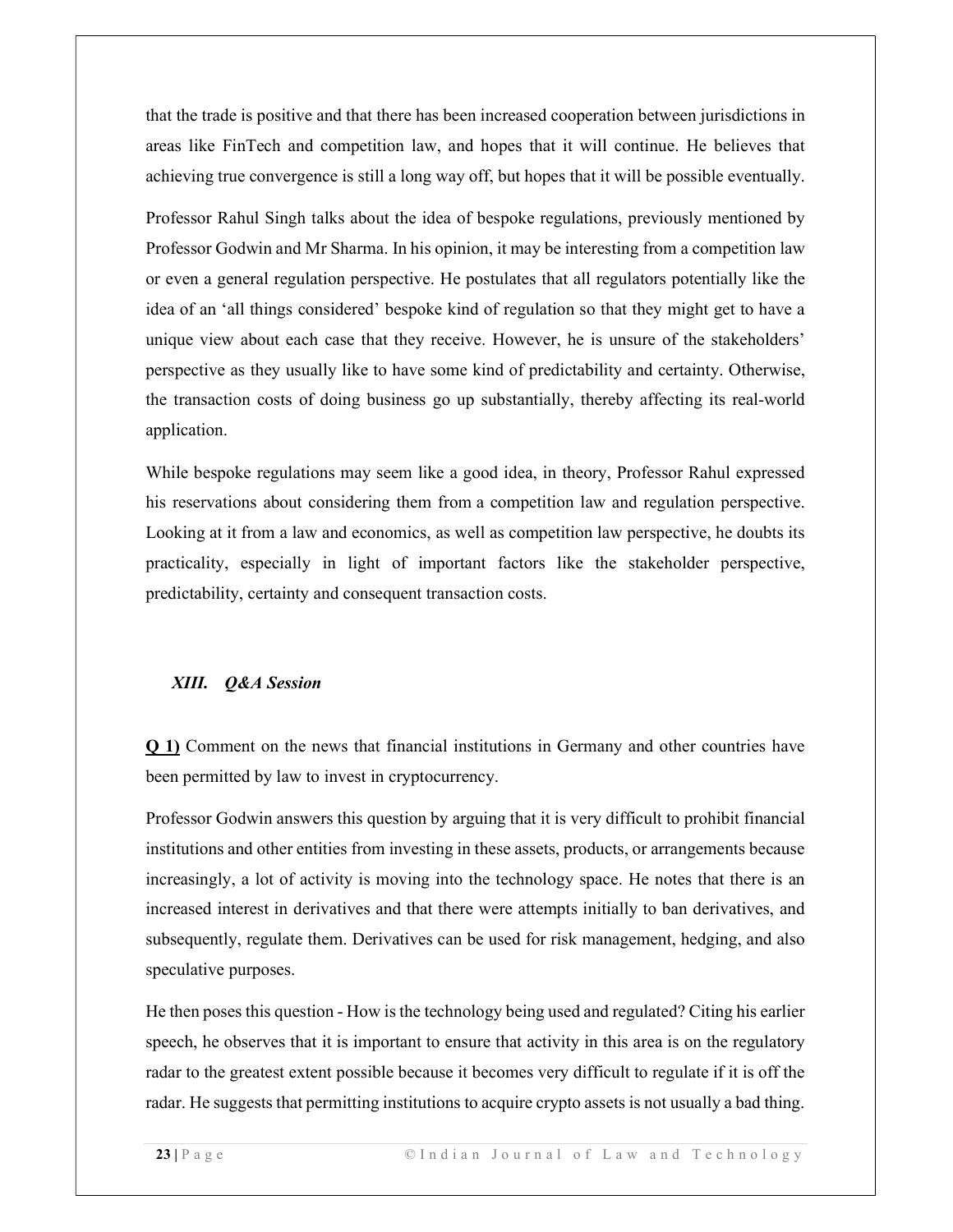However, he cites Mr Ranjan's observation regarding the issues of capital adequacy and asks whether regulation gets in the way and makes it difficult for institutions to satisfy their regulatory capital requirements because of the restrictions that might be imposed. He stresses that the question once again is - How do we achieve the right balance? He asserts that it starts with terminology and references the point that Professor Cutts made - that we need to achieve some consensus with respect to the terminology that we use. This is because it affects our understanding of these assets and activities. He is of the opinion that that is an area in which it would be good to achieve international convergence in terms of taxonomy, terminology, and regulation methods.

Q 2) What are the RBI's views on the issue of Non Fungible Tokens (NFTs)?

Mr Ranjan, to whom this question was directed, answers in the negative and states that the RBI was not concerned with the issue of handling NFTs at that time. He states that this was because the RBI was not at all convinced by cryptocurrencies. He notes that Professor Andrew had argued that banning cryptocurrencies was not going to help because there would always be people who would still invest. In this context, Mr Ranjan draws attention to the fact that cryptocurrencies have been there for the last 12 to 13 years and have still not earned the confidence and trust of a lot of people. He thinks that when something has not yet taken off in 12 to 13 years in an infotech environment, it raises a lot of questions. That is why NFTs are also an area with several issues - Whether the tokens issued against some commodity or asset can be used as an asset, and if so, how can it be regulated? How would banking and financial institutions handle this change? Since the technology of NFTs is in a very nascent stage, Mr Ranjan concludes that the RBI has not taken any stand on this issue.

Q 3) Is there any regulation for non-fungible tokens (NFTs), in both the Indian and international contexts?

Professor Cutts, to whom this question was addressed, remarks that even though she was not an expert on the regulation of NFTs, she is of the opinion that NFT's are not particularly beneficial. They are useful when they help people generate forms of wealth and income that they might not otherwise be able to. For example, artists can launch NFTs to raise money that will help them to continue performing an activity that everybody thinks is valuable. On the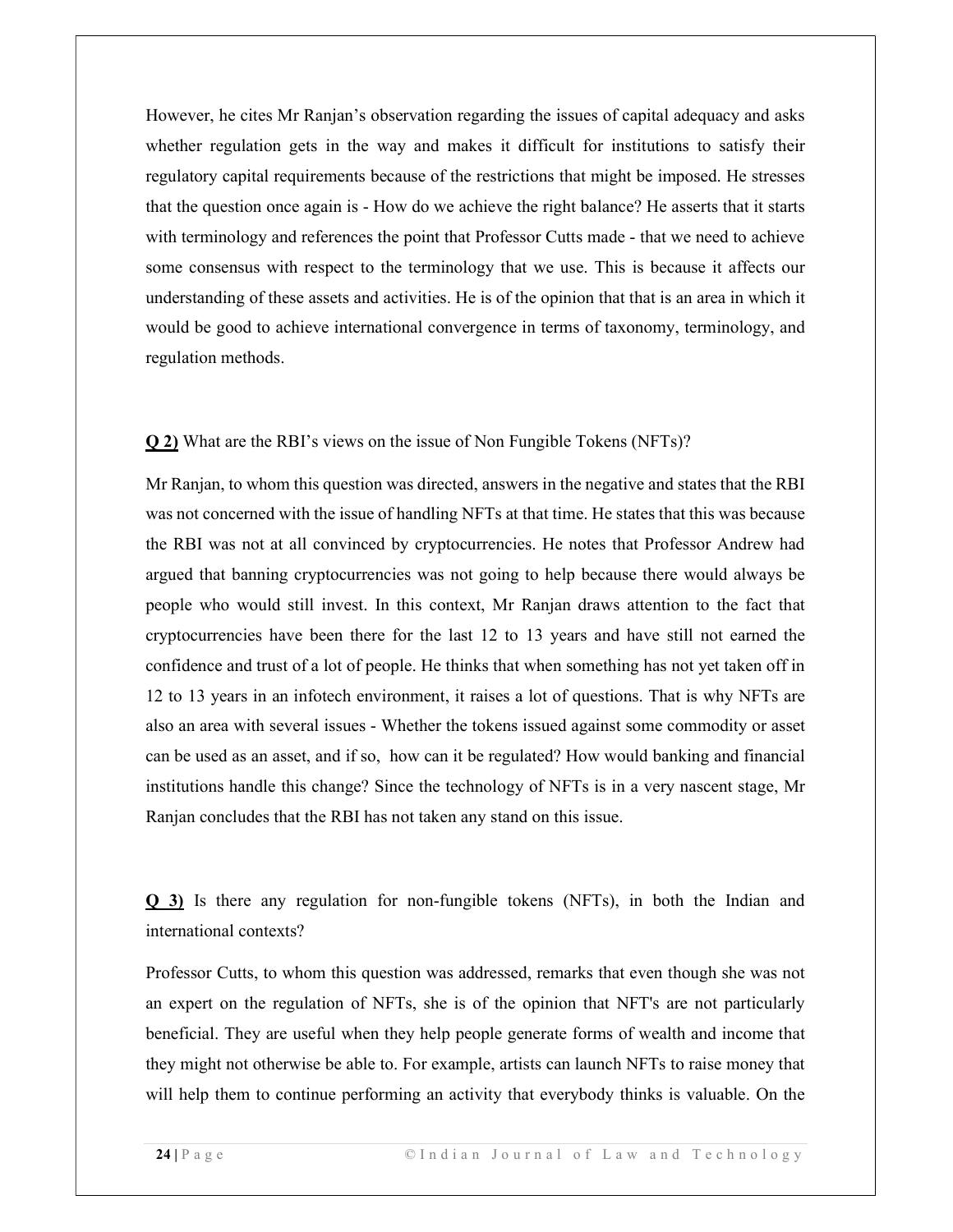other hand, NFTs are also often used to buy and sell assets that have no discernable utility - for example, the first tweet that was ever made. This leads you to ask yourself what you are actually buying. She notes that you were buying a representation of that tweet, but there is nothing that you could do with the underlying asset. You cannot go back and edit that tweet.

She then provides a personal anecdote to illustrate her point. Her partner's mother told him that he should watch the 'Charlie Bit My Finger' video for the last time because it was about to be sold as an NFT. So her partner got out his phone and captured a video of the 'Charlie Bit My Finger' video being played on YouTube. The point being made by Prof Tatiana is that it might have been taken down after the NFT was sold. Of course, that does not preclude someone from performing all the activities that they might have done in relation to the video before it was taken down. She also talks about the hype involved and poses the serious question of how we propose to help people create a wider range of revenue sources for valuable activities in the future.

Q 4) Should we incentivize correct behaviours through smart contracting, rather than creating unstoppable contracts?

Professor Cutts states that in principle, she thinks that it is a great idea and a very interesting question. Rather than preventing people from turning around and saying, "No, I don't want to do this", how do you encourage the correct behaviour? It is interesting that these models focus on persuading people to perform, rather than thinking about what we should do if there are problems in contract formation. Therefore, they tend not to encode for things like vulnerability, misstatements, representation and all of those irrationalities that the legislative system doesn't currently code for. Nudging correct behaviours is exactly what the legal system should do if it's operating correctly. Professor Tatiana agrees with the overall principle of 'nudge' but has doubts about the processes for encoding it. It should be done in a way that takes into account the fact that nobody approaches these transactions with perfect rationality or perfect foresight. She cites COVID as a great manifestation of all sorts of problems that can arise when we do not foresee events happening in the future. Also, if we are financially weaker going into these transactions, they can hit us much harder.

Q 5) What is Mr Ranjan's view on WazirX, a crypto exchange in India? What is the worstcase scenario an individual who has purchased crypto in this Indian exchange can face with respect to tax laws, etc?